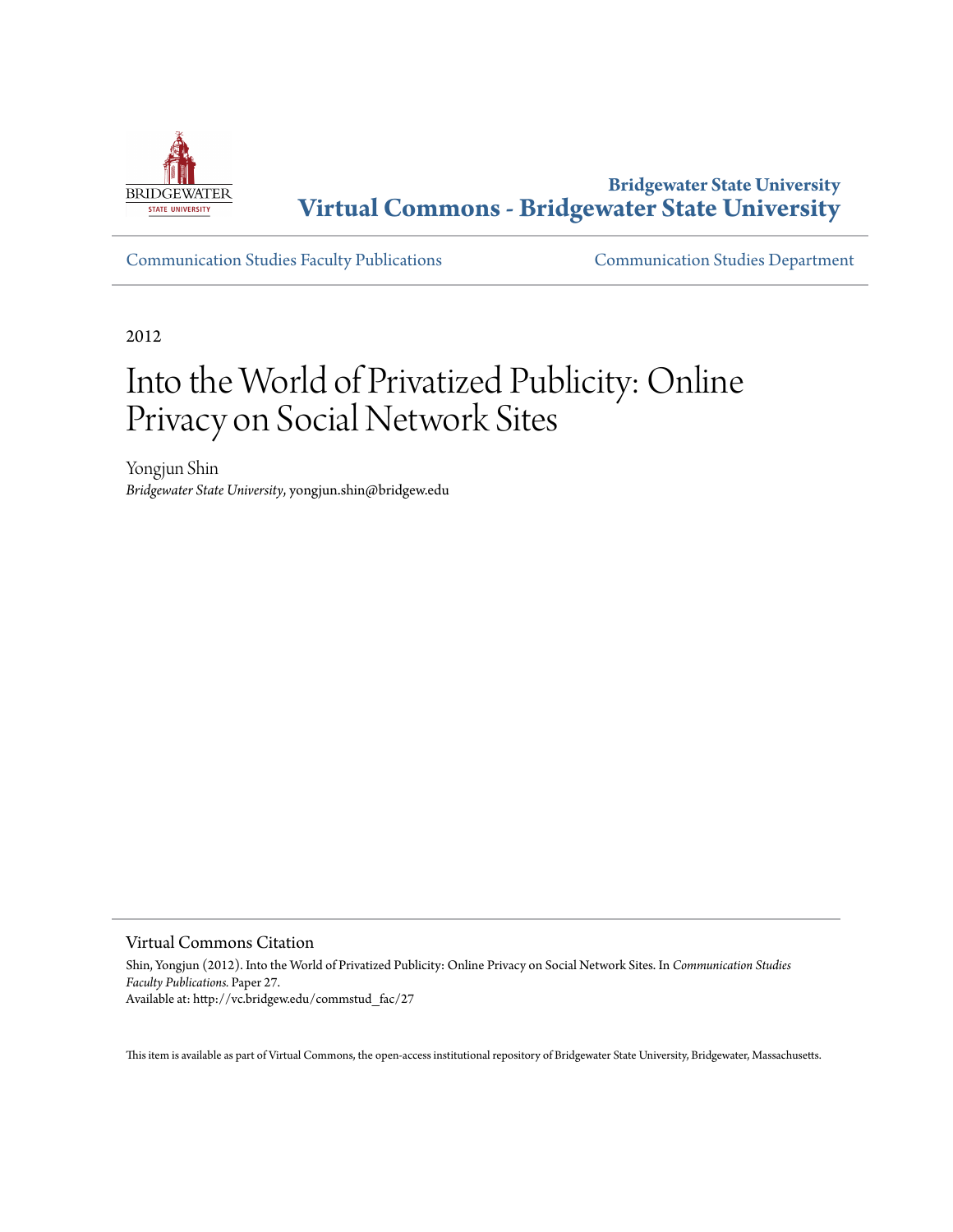

**1)**

**Asian Journal of Information and Communications** 

# **Into the world of privatized publicity: online privacy on social network sites1)**

Yongjun Shin Bridgewater State University

Dong-Hee Shin\* Seoul National University

#### *Abstract*

Social network sites enable and drive users to express themselves, attract attention, and gain recognition from other people by disclosing private and sensational information about themselves to their networks as well as to the public. As a result, social network sites have affected the perception and concept of privacy. In this vein, this paper aims to discuss how to address the social transformation regarding privacy on SNS space through a systematic literature study. To this end, it reviews the current research on online privacy, particularly focusing on the logic of the users' disclosure of personal information and changing notion of privacy. Then, we provide a new concept of *privatized publicity*, which has simultaneously reinforced not only individual selfpromotion but also other-oriented symbolic interactions. The conceptualization is expected to provide social media ethnographers with theoretical and methodological guidance to more thoroughly investigate the behaviors of social media users in terms of symbolic interaction. Finally, we discuss policy implications for developing SNSs.

*Keywords*: social network service, isolation, belonging, recognition, privacy

#### **1. Introduction**

Social network sites (SNSs), such as Facebook, MySpace, Friendster, Twitter, Linked-In, and Pinterest, are attracting large numbers of people at a very rapid pace. In particular, Facebook, created by Mark Zuckerberg and his friends from Harvard University dorms, has become the largest social network in the world ever since its creation in 2004. According to the Facebook factsheet, as of March 2012, there were more than 900 million active members who have revisited the network site in the last 30 days. On SNSs, users are uploading and sharing a variety of infor mation, ideas, news, and visual images. The Millennials, the so-called "digital natives" or "generation Y" born after 1980, are likely to continue to openly and blatantly share information online, according to a recent study by the Pew Research Center's Internet  $&$ American Life Project (Anderson & Rainie, 2010).

On the one hand, online communication via SNSs contributes to generating many social benefits, espe cially social capital (Nie, 2001; Wellman, Haase, Witte & Hampton, 2001; Boyd, 2006; Ellison, Steinfield & Lampe, 2007). In theory, if the digital divide and language barriers are to be overcome, SNSs might be able to connect the world population, organize unlimited group activities, and allow users in different countries to interact. On the other hand, indiscreet use of social networking tools, particularly by teenagers, is worrisome, and many people are especially con cerned about privacy (Marist Poll, 2010). According to a recent survey by Marist College Institute for

<sup>\*</sup> Corresponding author: dshin1030@gmail.com

<sup>1)</sup> This work was supported by the National Research Foundation of Korea Grant funded by the Korean Government (NRF-2010-B00171; NRF-2011-330-B00225). This research was supported by the MKE (The Ministry of Knowledge Economy), Korea, under the ITRC (Information Technology Research Center) support program (NIPA-2012-(H0301-12-3001)) supervised by the NIPA(National IT Industry Promotion Agency).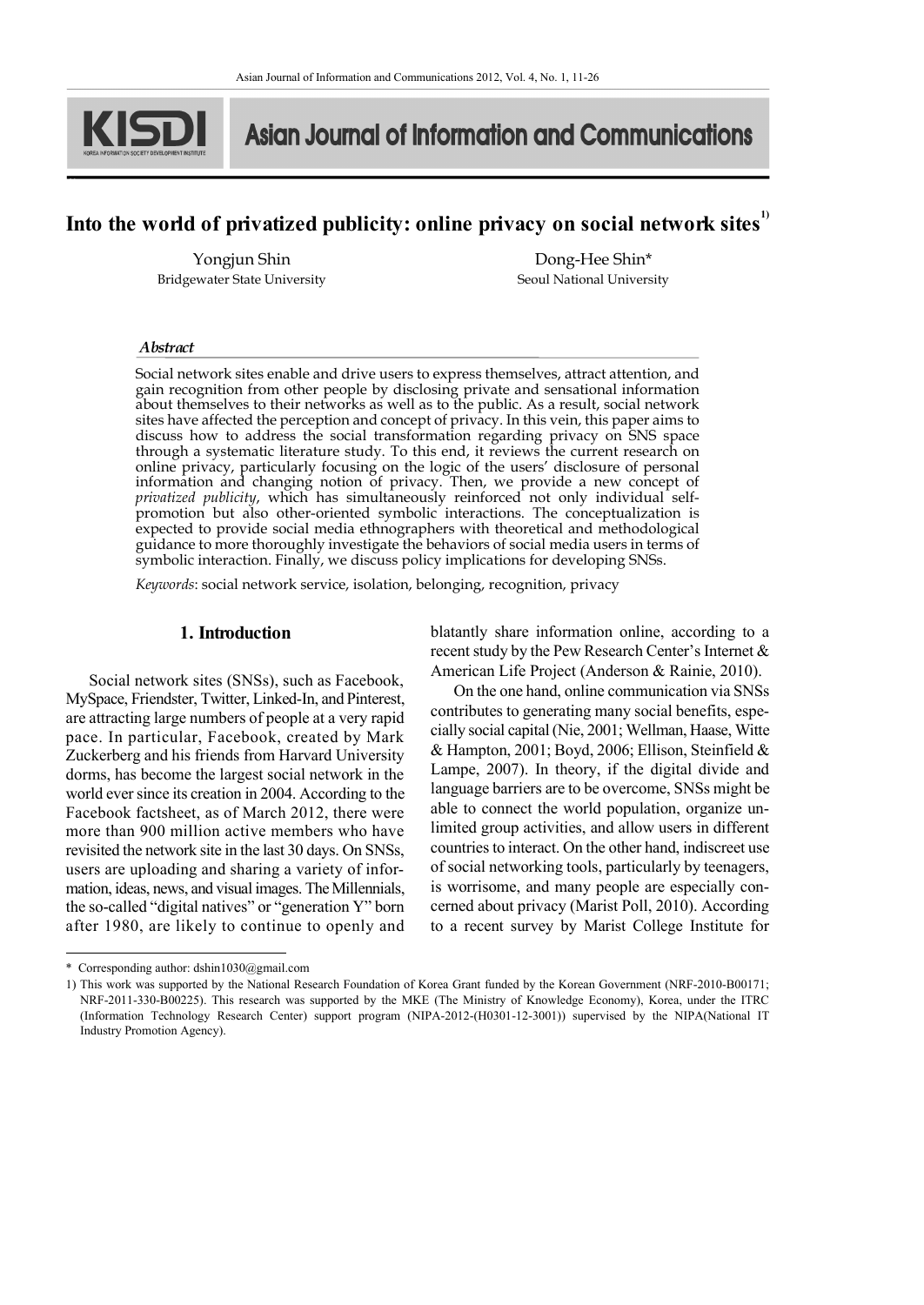Public Opinion (Marist Poll, 2010), half of the social network users in the U. S. are worried about their privacy, with survey participants over age 60 being the most concerned about privacy; moreover, women worry more than men.

However, we are presented with a paradoxical tendency: while adults are concerned about privacy invasion, younger generations tend to worry less about their privacy and continue to share information online openly and frequently (Barnes, 2006; Marwick, Murgia-Diaz & Palfrey, 2010; Taraszow, Aristodemou, Shitta, Laouris & Arsoy, 2010). Online spaces, parti cularly SNSs, enable and drive users to express them selves, draw attention, and gain recognition from other people by disclosing more private and more sensational information (Samuelson, 2006; Stone, 2010; Lewin, 2010). In particular, teenagers tend to easily reject or tweak the concept of privacy in order to maintain their networks and to obtain recognition from their peers; in some case, with only limited realization of the public nature of SNSs. As a result, SNSs have changed the perception and concept of privacy (Kircpatrick, 2010; Raynes-Goldie, 2010; Dowd, 2011) and have partially disrupted the boundary between private and public realms. Also, users tend to be more adept in distributing personal information on SNSs, while they seem to be incautious and careless by voluntarily disregarding privacy.

In this vein, this paper aims to discuss how to address the social transformation regarding privacy on SNS space through a systematic literature study. To this end, it reviews the current research on online privacy, particularly focusing on the logic of the users' disclosure of personal information and changing notion of privacy. Then, we provide a new concept of *privatized publicity*, which has simultaneously reinforced not only individual self-promotion but also other-oriented symbolic interactions. The conceptuali zation is expected to provide social media ethno graphers with theoretical and methodological guidance to more thoroughly investigate the behaviors of social media users in terms of symbolic interaction. Finally, we discuss policy implications for developing SNSs.

# **1.1 Social network sites and concerns about privacy violation**

SNSs are defined as "web-based services that allow individuals to (1) construct a public or semipublic profile within a bounded system, (2) articulate a list of other users with whom they share a con nection, and (3) view and traverse their list of con nections and those made by others within the system" (Boyd & Ellison, 2007). While the term "social network sites" is generally interchangeable with the term "social networking sites," Boyd and Ellison (2007) choose to use the term "social network site" because the primary practice on many social network sites, which is distinguishable from other types of computer-mediated communication (CMC), is to enable users to identify, reconnect, and solidify preexisting personal ties and disclose them to the public, rather than to create new relationships between stran gers, as insinuated by the phrase "social networking." However, it is also noticeable that many SNS users have aimed to create new relationships with strangers through networking. Hence, the difference between social network and social networking via CMC becomes blurred.

While there have been many prototypical forms of SNSs, such as Theglobe.com (1994), Geocities (1994), and Tripod.com (1995), according to Boyd and Ellison (2007), SixDegrees.com is considered to be the first social network site. SixDegrees.com com menced their service in 1997, offering users the opportunities to create their own profiles, list their friends, and connect with others. Although millions of users were attracted to SixDegrees.com, the service did not succeed in becoming a sustainable business model because most of the early adopters did not have sufficient online networks and also because Six- Degrees.com did not offer many user activities (Boyd & Ellison, 2007).

Today, a large number of SNSs is emerging. The social medium and Internet marketing blog, Traffikd (http://traffikd.com/social-media-websites/), has collected almost 500 social media sites and SNSs in its list, including sites focused on networking, consumer reviews, cooking/food, culture/foreign language, dating,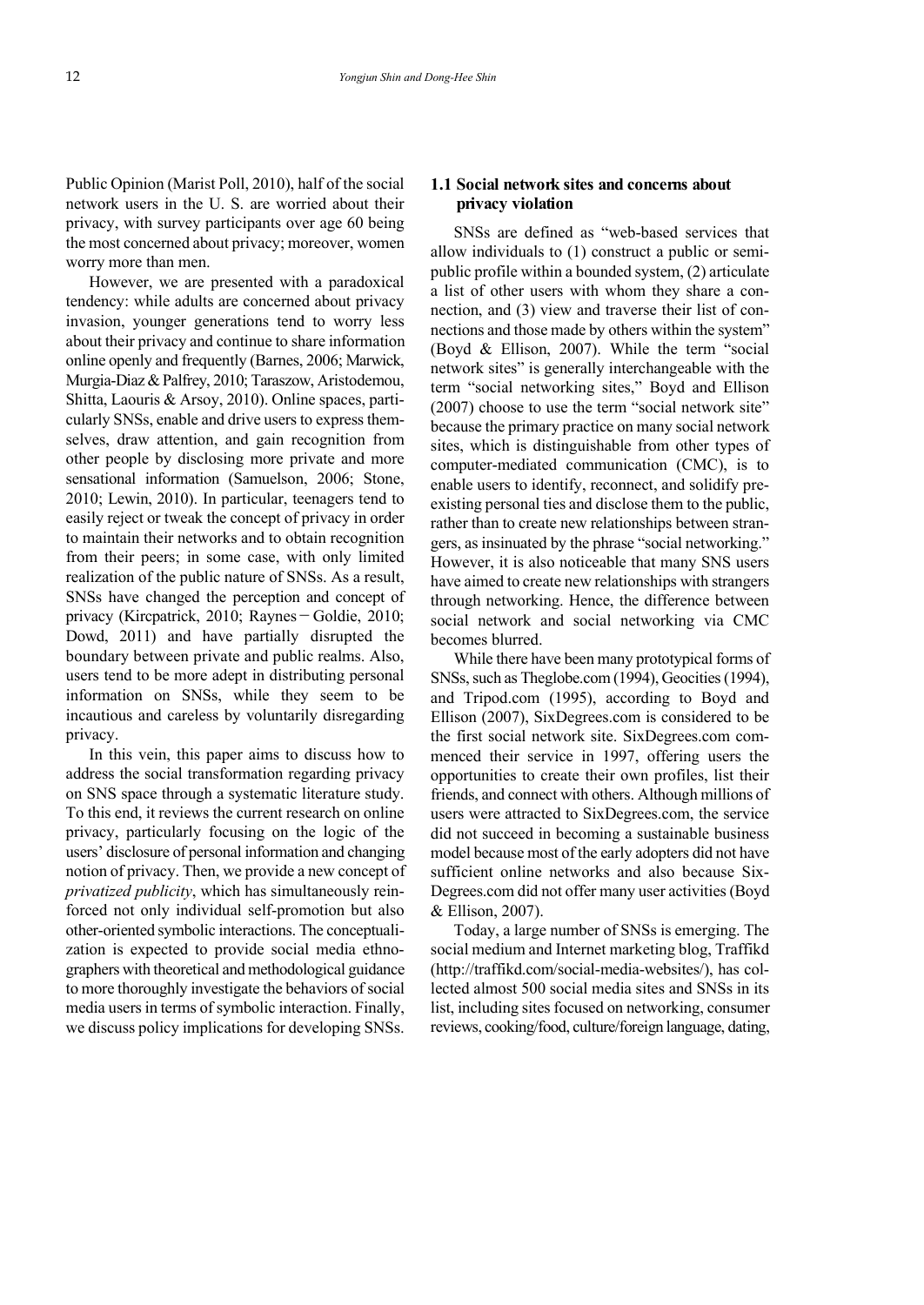games, health/medical, Internet marketing, politics, and religious, just to name a few. Additionally, the amount of information circulating on SNSs is enor mous. According to the Facebook factsheet, as of March 2012, there are more than 125 billion friend connections on Facebook, and on average, users create 90 pieces of content every month. Also, more than 30 billion pieces of content such as web links, news stories, blog posts, notes, and photo albums are shared among users on a monthly basis. More than 70 languages are available on Facebook.

Despite the social benefits of SNSs, including social capital (Boyd & Ellison, 2007), technical skills (Ito et al., 2008), and educational benefits for low-income students (University of Minnesota, 2008), many researchers have also identified some negative effects of SNSs. Some studies have found a negative correlation between SNS use and academic performance (Boogart, 2006; Karpinski & Duberstein, 2009). Internet users can become addicted to constant online inter actions through text messages, e-mail, and SNSs via cell-phones, smart phones, and personal computers (Moeller, 2010; Siew, 2010). Moreover, various cognitive psychologists and neuroscientists are concerned with the negative impacts of constant online interactions and an oversupply of information through various tech nologies. Such interactions can negatively affect brain activities such as concentration, in addition to in creasing stress levels (Carr, 2010; Richtel, 2010a, 2010b).

While SNSs are not solely to blame for these negative effects on individuals and on the society, they certainly function to provide a venue for unen ding interactions, which impel individuals to disclose more private information regardless of the reasons. The privacy concerns have been brought to intensive attention after Facebook users discovered a security glitch allowing users to access private information on the accounts of their Facebook friends (Wortham, 2010). After protests from privacy advocates, users, and lawmakers, mainly on the fact that Facebook revealed user information to the public and to third-party advertisers, Facebook has changed its policies to provide users with more control over what

personal information can be viewed publicly (Kang, 2010b). Prior to this, the U.S. Federal Trade Com mission had also planned to generate guidelines on Internet privacy to prevent social networks, search engines, and location tracking applications on cellphones from abusing customer personal data (Kang, 2010a).

Indeed, the market for personal data is one of the most profitable businesses in the social media industry. Many social media companies gather personal information and use it for advertisement, which is their main source of revenue. Specific advertising is targeted to specific users, exposing social network site users only to the advertisements that are deemed relevant to them, also known as targeted advertise ment. Sometimes, malicious acts, such as disseminations of spyware and bug exploitation, are used to track "digital footprints" through the archiving of user search terms, computer addresses, and web browser unique identifiers. In order to improve the protection of online privacy, venture capital firms have been investing in web-based monitoring and privacy protection products such as ReputationDefender (www. reputationdefender.com), Abine (http://abine.com/), SafetyWeb (www.safetyweb.com), and SocialShield (www.socialshield.com).

In response to the growing concern about online privacy, privacy advocacy groups and many social scientists have focused on investigating data mining technologies and online surveillance by vicious hac kers, general users, corporations, and governments, by utilizing metaphors such as "digital panopticon" (Brignall III, 2002; Katz & Rice, 2002) and "Big Brother" (Derbyshire, 2008). For instance, researchers at Carnegie Mellon University have recently demonstrated that they could infer the social security numbers of five million Americans born between 1989 and 2003 by mining information that was available on social networks and other data from publicly accessible sources and then scrutinizing such data by referring to complex statistical correlations (Acquisti & Gross, 2009). In addition, a recent *Con sumer Report* has found that 52 percent of social network users reveal information, such as full birth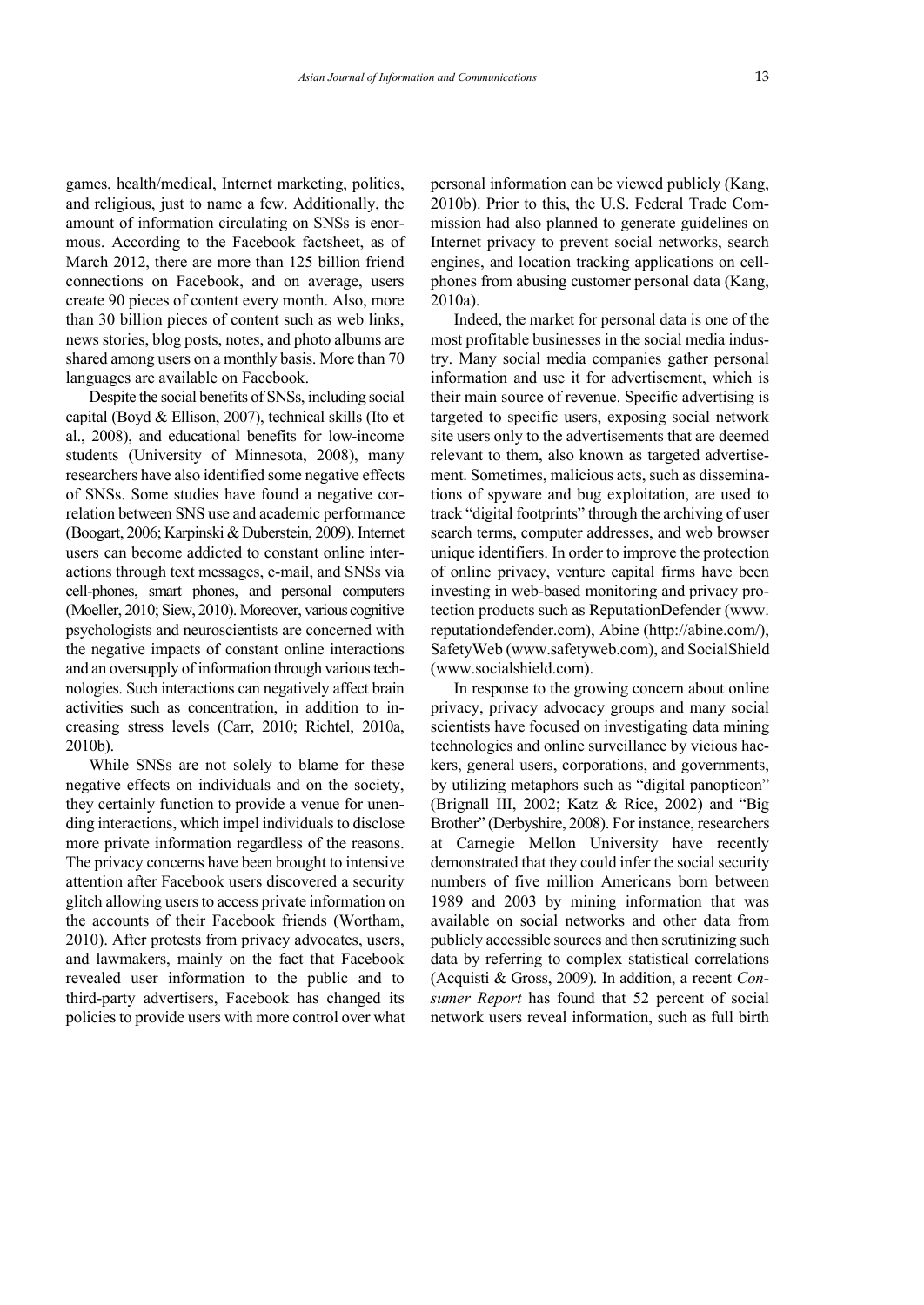dates, vacation dates, and other data, that could be used by cybercriminals (Consumer Reports National Research Center, 2010). Under these circumstances, scholars have begun pointing out that the con ventional notion of privacy has become obsolete and should be reconsidered and re-conceptualized.

#### **1.2 Theories of privacy**

Privacy, in general, refers to the 'right to be left alone' (Warren & Brandeis, 1890). However, it is difficult to clearly understand and follow the concept of privacy (Posner, 1978; Parent, 1983; Schoeman, 1984; Clarke, 1999). For instance, from an economic perspective, privacy is understood as personal pro perty (Posner, 1978); it is also considered as an interest in the maintenance of personal space free from interruption by other people and entities (Clarke, 1999).

According to Tavani (1996), traditional privacy theories have broadly been categorized into two types: non-intrusion and exclusion theories. The non-intrusion theory views privacy as "being left alone" or "being free" from unauthorized intrusion, while the exclusion theory regards it as "being alone" (Tavani, 1996). Therefore, the non-intrusion theory confuses privacy with liberty. On the other hand, the exclusion theory confuses it with solitude (Tavani, 1996). Both theories tend to focus on psychological harms to individuals, which are derived from physical intrusion into an individual's space or interference with personal affairs (Tavani, 2000).

However, the concept of privacy in the U.S. has changed from having a psychological focus to a more information-focused concern (Moor, 1997). In other words, current theories of privacy tend to focus on issues regarding personal information and the access and flow of that information. Consequently, many theorists employ the term 'informational privacy' as a distinct category of privacy concern, to which theories such as "control" and "restricted access" belong (Fried, 1970; Rachels, 1975; Gavison, 1980; Allen, 1988; Tavani, 2000).

On the one hand, the control theory of privacy

asserts that an individual has privacy if and only if he or she has control over personal information (Fried, 1970; Rachels, 1975). This theory ends up separating privacy from both liberty and solitude, and contri butes to the recognition of the role of choice, which those who have privacy possess in order to be able to grant and deny individual access to their personal information (Tavani, 2000). However, in reality, as Tavani points out, individuals are never able to obtain complete control over all information about them. For instance, while SNSs have recently tended to provide users with more choices to control their personal information, the companies still possess user infor mation in their database, along with the power to control such information. Consequently, the theory of control confuses privacy with autonomy by focusing almost entirely on the aspect of control or choice (Tavani, 2000). Therefore, the control theory of pri vacy is not sufficient to explain the current situation of SNSs.

Alternatively, the restricted access of a privacy theory argues that privacy exists in the condition that access to information about oneself is limited or restricted in certain contexts (Allen, 1988; Gavison, 1980). While this restricted access theory does not confuse privacy with autonomy, liberty, or solitude, by emphasizing the importance of establishing contexts of privacy, the theory tends to undervalue the role of control or choice and to confuse privacy with secrecy (Tavani, 2000). Therefore, neither theories of privacy seem to offer a complete explanation of privacy; however, the theories provide a significant insight into the essential elements of privacy.

Moor's control/restricted access theory overcomes the limits of the two previous theories by proposing individual privacy if and only if the individual is protected from intrusion and interference and if his/her personal information cannot be accessed by others (Moor, 1997). This definition deliberately re mains vague so that it can be applied to many contexts (Moor, 1997), including a certain activity, a relation ship, or a location (i.e., storage, access or control of information in a computer database). This theory of privacy enables two types of significant distinctions: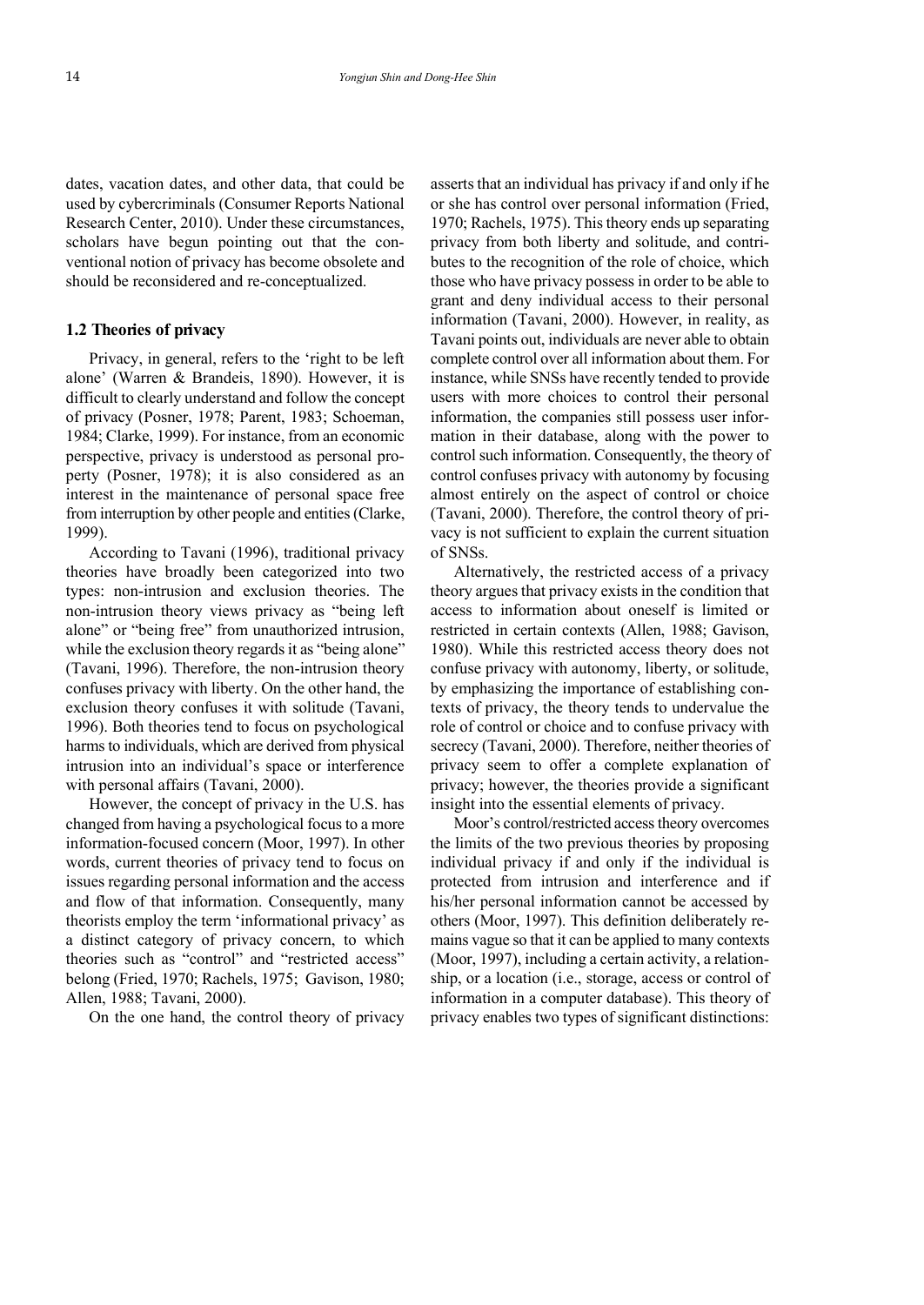the distinction between the condition of privacy and the right to privacy and the distinction between the loss of privacy and violation of privacy (Tavani, 2000). These two types of distinctions are further classified into two situations: a naturally private situation and a normatively private situation. In a naturally private situation, individuals are protected by natural means such as physical boundaries; in a normative private situation, individuals are protected by ethical, legal, or conventional norms (Moor, 1997). Therefore, while in a naturally private situation, privacy can be lost but not violated because there is no norm to act against. An individual has normative privacy in a situation if and only if the individual is protected from intrusion, interference, and informational intrusion by others (Moor, 1997).

Moor's concentration on the situation enables us to consider the Internet as a medium, which can constitute multiple situations. Therefore, Internet activities, such as the mining of personal data, the use of Internet search engines to locate individuals or information about those individuals, the use of Internet cookies to collect a user's personal information and accumulate that information on the user's computer, the use of Internet forms to collect personal information, and the use of Internet server log files to collect personal data, can be considered as a series of legiti mate situations (Moor, 1997). For example, the simple loss of individual privacy due to data mining of personal information on the Internet does not nece ssarily establish an invasion or violation of that individual's privacy in a normative sense because the boundaries of normative privacy can be different according to place, time, and group. However, Moor argues that privacy criteria or conditions should not be arbitrary or unjustified, but rather these conditions should be stated publicly so that the way in which the parameters of a private situation can be fitted to constitute a public situation are known (Moor, 1997).

## **1.3 Logic of personal information disclosure on SNSs and changing notion of privacy**

Early research on the impacts of the Internet on youth has focused on the risk and concern about for-profit websites and networks, which deceive children into revealing personal information and sell such information for making profits (Montgomery & Pasnik, 1996; Cai & Gantz, 2000; Moscardelli & Liston-Heyes, 2004; Youn, 2005), while assuming that children are not able to be discreet in dealing with personal information (Henke, 1999). However, further studies have found that children are technologically savvy and also critical about online marketing strategies (Henke, 2002; Howe & Strauss, 2002; Palfrey & Gasser, 2008). Nowadays, many children tend to strategically reveal personal information as a mean to meet their needs as seen in their search for new identity and secret advice as well as in their interactions with peers (Vermaas & Van de Wijngaert, 2003; Livingstone, 2006, 2008; Bryce & Klang, 2009; Utz & Krämer, 2009).

Two primary reasons have emerged from the research on youth's disclosure of personal infor mation on online space: relationship management and recognition building. Firstly, children and teens use SNSs and mobile communication technologies to maintain and enforce friendships and peer group relationships (Boneva & Quinn, 2006; Gross, 2004; Subrahmanyam & Greenfield, 2008; Reich, Subrah manyam & Espinoza, 2012). Reich and her colleagues discovered that teenagers primarily use SNSs to connect with the people they know from offline settings. Therefore, children and teens are motivated to share personal issues and information to reinforce intimate relationships with their peers (Valkenburg  $\&$ Peter, 2009). As a result, they are able to maintain weak ties and enhance social capital by sharing personal information on SNSs (Ellison et al., 2007; Livingstone, 2008; Christofides, Muise & Desmarais, 2009; Davis, 2012). Moreover, sharing personal infor mation with those who have similar concerns and issues helps teenagers construct and manage their identity (Moinian, 2006; Grasmuck & Martin, 2008; Valkenburg & Peter, 2008; Knutzen & Kennedy, 2012).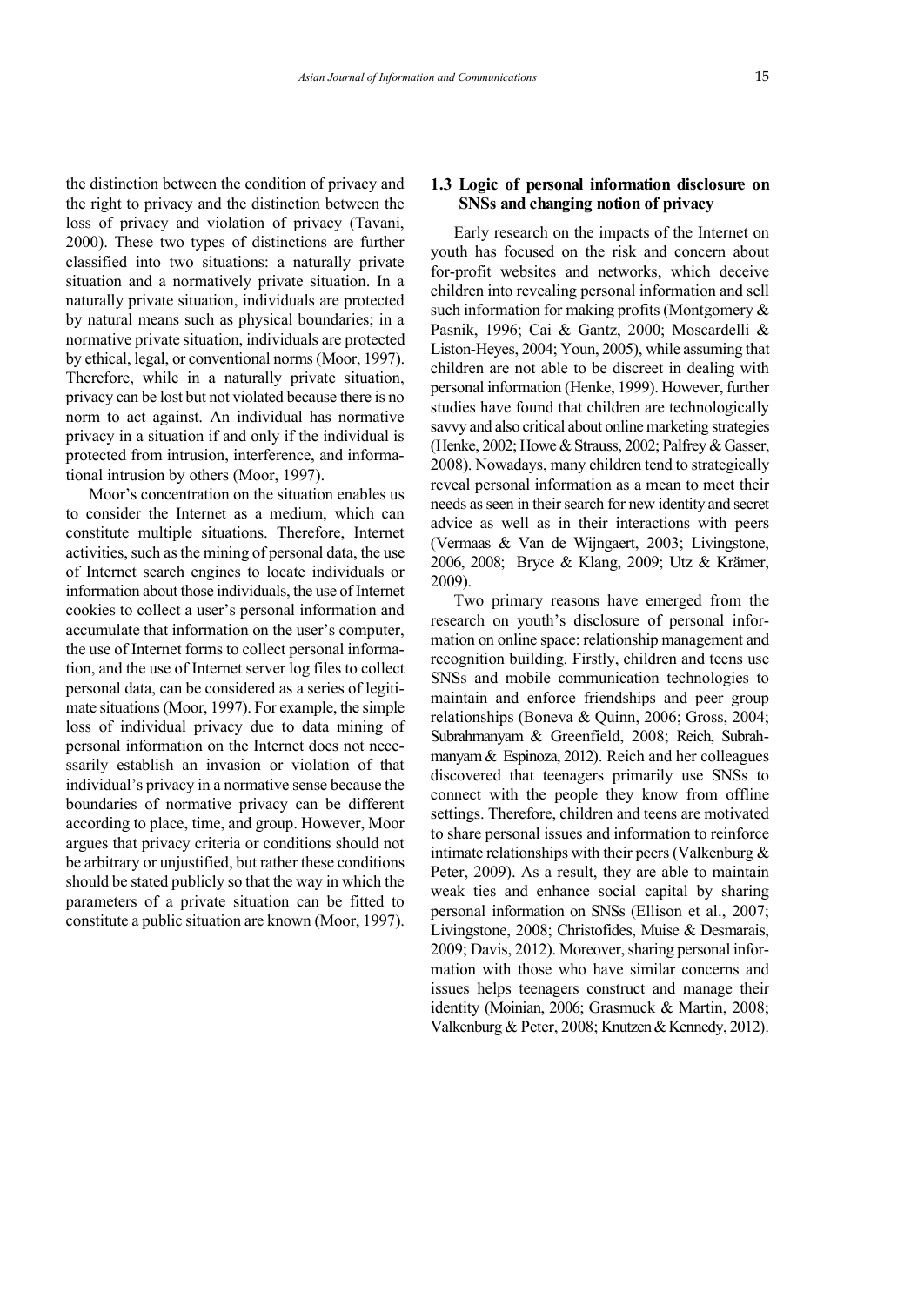From an in-depth perspective, as social beings, people often experience paradoxical desires to be alone, but simultaneously, people are afraid of isolation from other people as well as from the society. Since social nature leads people to fear separation and isolation and to strive to be positively evaluated and liked (Noelle-Neumann, 1984), people need ways of overcoming their fears of isolation. Today, the Internet serves as a crucial outlet for social interactions and relationships. While the effects of CMC on the establishment of virtual communities are still under debate, research has shown that various interactions in online communities result in strong emotional and social bonds, the sharing of information and ideas, and working toward shared goals (Rheingold, 1993; Baym, 2000; Haythornthwaite, Kazmer, Robins & Shoemaker, 2000; Kendall, 2002; Moon & Sproull, 2002). SNSs are the most current and popular CMC tools used to overcome this fear of isolation by enabling individuals to build quality relationships with their family members, friends, and acquaintances via information sharing.

Secondly, research also disclosed that young people use SNSs to increase recognition, reputation, or popularity within their networks (Ellison, Heino & Gibbs, 2006; Boyd, 2007b; Christofides et al., 2009; Gibbs, Ellison & Heino, 2006; McKinney, Kelly & Duran, 2012). A study discovered that young women use webcams to broadcast their personal affairs to the audience online by using the "microcelebrity" technique. SNSs and other communication tech nologies are utilized with such technique to enhance their popularity (Senft, 2008). For instance, a 16-year old teenage boy in Nebraska obtained recognition through YouTube, and his popular character Fred Figglehorn was filmed by a Hollywood studio (Barnes, 2009). In addition to teenagers, a growing number of adults, in particular young adults, also tend to enjoy disclosing extremely personal information, usually considered to be too private and secretive, via SNSs. For instance, Blippy (http://blippy.com/), a personal finance SNS, enables its users to post information about their purchases of goods and services, as well as follow others' updates. On the site, users publicize

their credit card and online purchases. While this kind of SNS intends to help people discover better goods and services, it also tends to motivate users to abandon their privacies by driving the users to show off (Stone, 2010).

Indeed, the desire for recognition is a pivotal psychological element that entices individuals to relegate online privacy. According to Maslow's hierar chy of needs (Maslow, 1943, 1954), esteem needs, which instill approval and recognition, are the highest needs of all of the deficiency needs. Esteem needs include the normal human desires to be accepted, respected, and valued by others (Maslow, 1954). Therefore, people are tempted to act in ways that draw attention and obtain recognition. The emergence of SNSs triggers and reinforces an individual's desire to obtain recognition by revealing intimate or sensational information. SNSs function as outlets through which individuals attempt to gain recognition from their peers and the public. Consequently, individuals' attempts to realize their desires for recognition on SNSs might result in a great outburst of mass exhibitionism in society as a whole (Samuelson, 2006; Jurgenson, 2008).

However, as we pointed out above, SNS users tend to be selective and even strategic in revealing personal information to their networks. According to policy analyst Heather West, most teenagers are able to choose levels of privacy and levels of exposure to the public by restricting access to their online profiles. Historically, people considered privacy as informational and institutional concept in which they were concerned about how such institutions as govern mental, financial, and business organizations use or misuse their personal information (Kamaraguru & Cranor, 2005). However, the emergence of SNS has changed the traditional notion of privacy; the notion of privacy pragmatism helps us understand SNS users' behaviors of personal information disclosure to the public online (Raynes-Goldie, 2010).

According to Westin's classification of privacy (Kamaraguru & Cranor, 2005), there are three cate gories: privacy fundamentalists; privacy pragmatists, and privacy unconcerned. According to a survey in 2003, privacy pragmatists, who are concerned about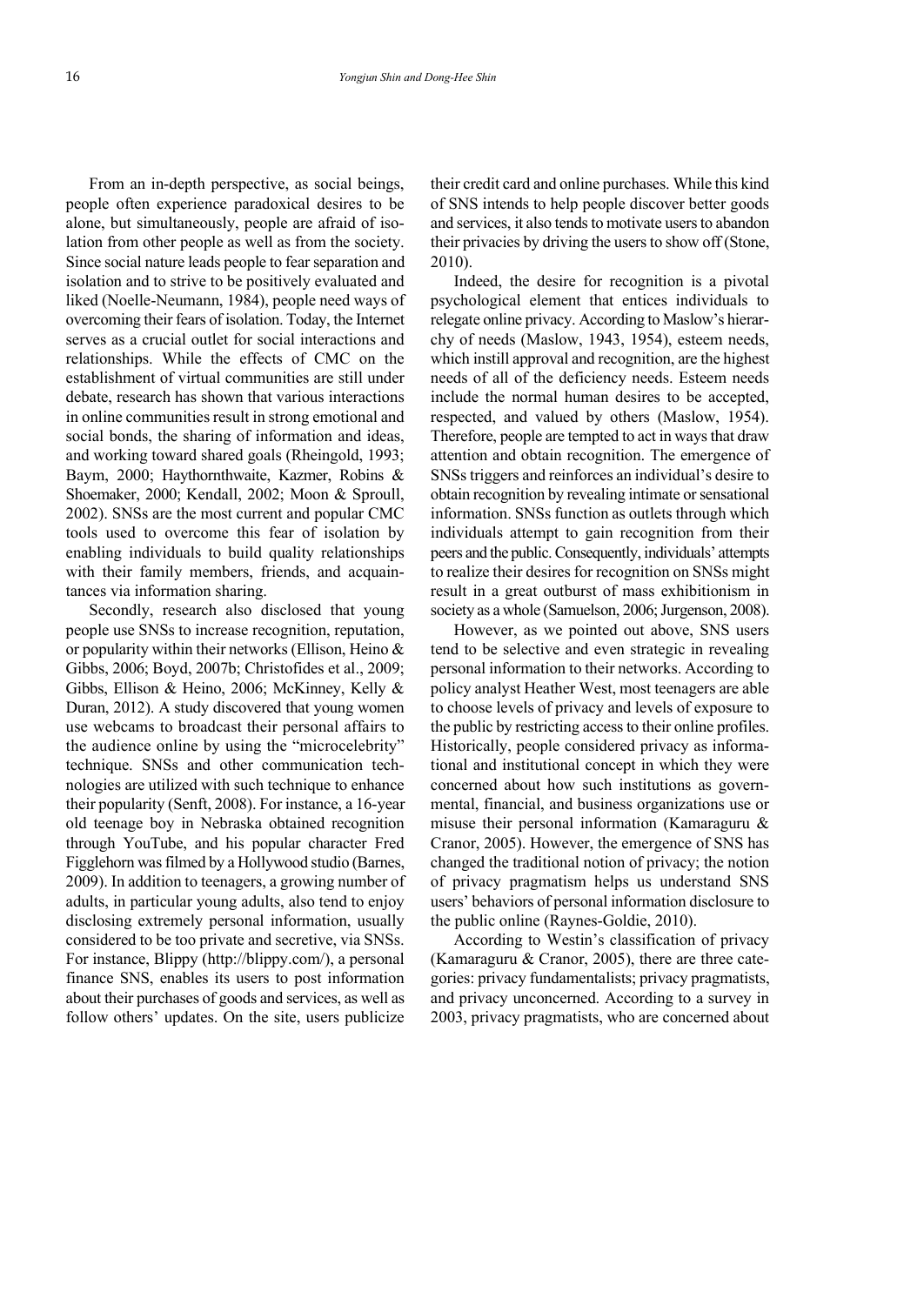their privacy but are willing to disclose personal information for gaining benefits, have risen to 64 percent of those who participated in the survey (Taylor, 2003). This change towards pragmatic private information disclosure was also verified by an ethnographic study with SNS users in Toronto (Raynes-Goldie, 2010) and a survey research with college student SNS users in the U.S. (Tufekci, 2008).

In sum, we have focused on the two main factors, relationship management and recognition building, which drive people to disclose personal information online, along with the changing notion of privacy based on the technological availability of SNSs. Moreover, we claim that this social transformation is closely related to a new social phenomenon because SNS users do not tend to separate the two distinct public and private realms (Mulgan, 1991; Boyd, 2007a; West, Lewis & Currie, 2009; Jurgenson, 2010, June 9; Nissenbaum, 2011).

#### **2. SNS and the publicity**

In general, the public refers to the realm in which individuals gather, share common concerns and interests, and articulate significant issues pertaining to the entire population. Historically, the public realm, which represented the status and authority of the lord in medieval times, was distinguished from the private realm after the emergence of the bourgeois society (Habermas, 1962, 1989). Until recently, the public has been considered to be that realm beyond private issues; therefore, public information is drawn from society because of the significance of the information, as well as its broader scope of influence.

However, the traditional notion of publicity is now in flux because Web 2.0, the participatory web, which has changed the mechanism through which information becomes public. That is, private infor mation of ordinary people, seemingly meaningless or useless to others, tends to gain increased publicity due to the support and provocative characteristics of information and communication technologies (ICTs), rather than focusing on the social implications and

impact of the information. While this tendency can be understood as the democratization of publicity, it allows the boundary between private and public infor mation to become blurred because publicity, which used to belong to celebrities and authorities, is now shared with ordinary people (Mulgan, 1991; Boyd, 2007a; West, Lewis & Currie, 2009; Jurgenson, 2010, June 9; Nissenbaum, 2011). A massive influx of private information penetrates the realm of publicity, particularly on the Internet; therefore, publicity be comes privatized. We define this social change as *privatized publicity*.

### **2.1 Privatized publicity and symbolic interaction on SNS**

Indeed, privatized publicity also occurs in people's experience with and use of physical space due to the proliferation of ICTs in public places. For instance, self-absorbed behavior, such as speaking loudly on a cell-phone in public, allows individuals to ignore the public aspects of their behavior and to personalize public places (Wellman, 2001). Therefore, ICTs and social media services like SNSs are changing the concept and perceptions of privacy. For the time being, the concept and perception are likely to seem contradictory: while people are concerned that the Internet might threaten their privacies, in reality, a greater number of people are voluntarily and delightfully disregarding privacy by posting more personal and intimate information on cyberspace (Samuelson, 2006).

Concurrently, it is also interesting to witness that people become more adept in choosing the content of private information and the timing of disclosure, while they become less concerned about privacy and secrecy, as maintained by Mark Zuckerberg (Fletcher, 2010). This kind of sophisticated managed aban donment of privacy is primarily aimed at promoting self-publicity, which eventually leads to otheroriented communication in cyberspace. More specifically, people consciously or unconsciously act in anticipation of reactions from others. Such a selected course of action is posted on SNSs in the forms of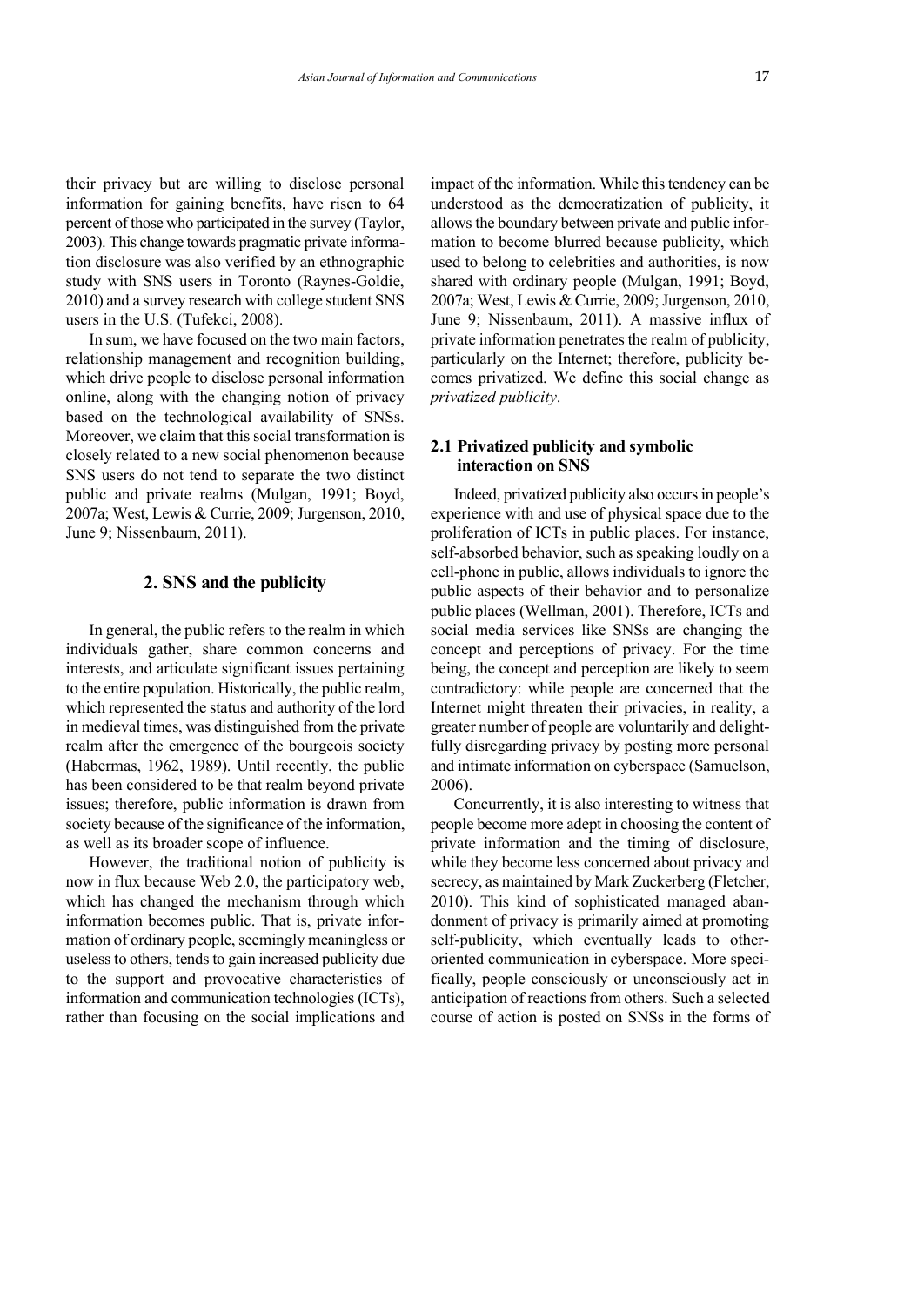written stories and images to gain recognition and publicity.

Therefore, the proliferation of SNSs, as well as people's preoccupation with publicity on SNSs, has transformed not merely how time is spent, but also how to construct an identity in real life (Orestein, 2010). According to a research by Sherry Turkle (M.I.T Sociologist of Technology) on the relationship between the self and the use of social media and mobile phones, young people's self-images tend to be increasingly influenced by external sources rather than internal sources, similar to how profiles on SNSs are created and changed in response to public opinion. In short, while SNSs are intended to function as platforms for people to express themselves (authentic self), SNS users tend to attune their expressions to the consumption and perception of others (invented self). Such other-oriented communications are essentially construed as purposeful and voluntary behaviors based on needs and intentions, as addressed in sym bolic interactionism and dramatism, rather than as an impromptu interaction (Orestein, 2010). In the era of SNSs, people's seemingly impulsive, unorganized, or undirected communications are fundamentally sym bolic interactions which hold connotations beyond the denoted messages. Therefore, privatized publicity has reinforced individual self-promotion and other-oriented symbolic interaction, while motivating people to tweak privacy. This new social phenomenon should be further investigated in depth by ethnographic social media researchers.

#### **2.2 Previous CMC research**

Previous research on the impacts of online inter action on self-expression, cyber identity, and selfdisclosure has been conducted with the assumption of anonymity in CMC. The Internet enables users to reinvent themselves and provides unprecedented ways to anonymously manage impressions and identities (Chester & Bretherton, 2007). For instance, introverted individuals are able to express themselves in extroverted ways because the Internet provides a more secure and controllable communication environment

than those of offline relationships (Hamburger  $\&$ Ben-Artzi, 2000; Amichai-Hamburger, 2002, 2005). Some people may present themselves differently to online friends and acquaintances than to those offline because the condition of anonymity enables them to share important inner or concealed aspects of their identity (McKenna, 2007).

The anonymity of CMC is indeed explained along a continuum (Chester & Bretherton, 2007). At the end of this continuum, users can be identified and traced through the use of their real names or through other features such as their email addresses. At the other end of the continuum, users can be completely anonymous, without leaving any traceable information (Chester  $\&$ Bretherton, 2007). Many text-based CMCs are placed somewhere between these extremes.

The most famous example is the story of Alex/ Joan, which was documented by Van Gelder (1991). Alex, a middle-aged American psychiatrist, presented himself as a female. Joan Greene, to conduct professional online interactions with women. This managed anonymity, precisely *pseudonymity*, in which the user creates a screen name (Chester & Bretherton, 2007), ends up leading users to create new online identities which are different from their identities in the offline world.

From one point of view, some researchers have found that online identity constructions are related to user hopes for a desirable self-image (Reid, 1994; Curtis, 1997; Romano, 1999). Specifically, some users construct their cyber identities based on their idealized notions of self-presentation. For this, some users even conceal their personality characteristics online (Chester, 2004). The use of concealment in online impression management can be explained as a self-presentation strategy. Therefore, hiding certain aspects of one's identity may be an unconscious response to the dilemma of presenting a complex self in a restricted amount of words (Chester & Bretherton, 2007). The limited or selective disclosure of identity can also stem from the desire to protect against social anxiety, which increases when people seek to make a good impression but do not expect that they can (Schlenker, 2003).

In everyday life, people manage impressions to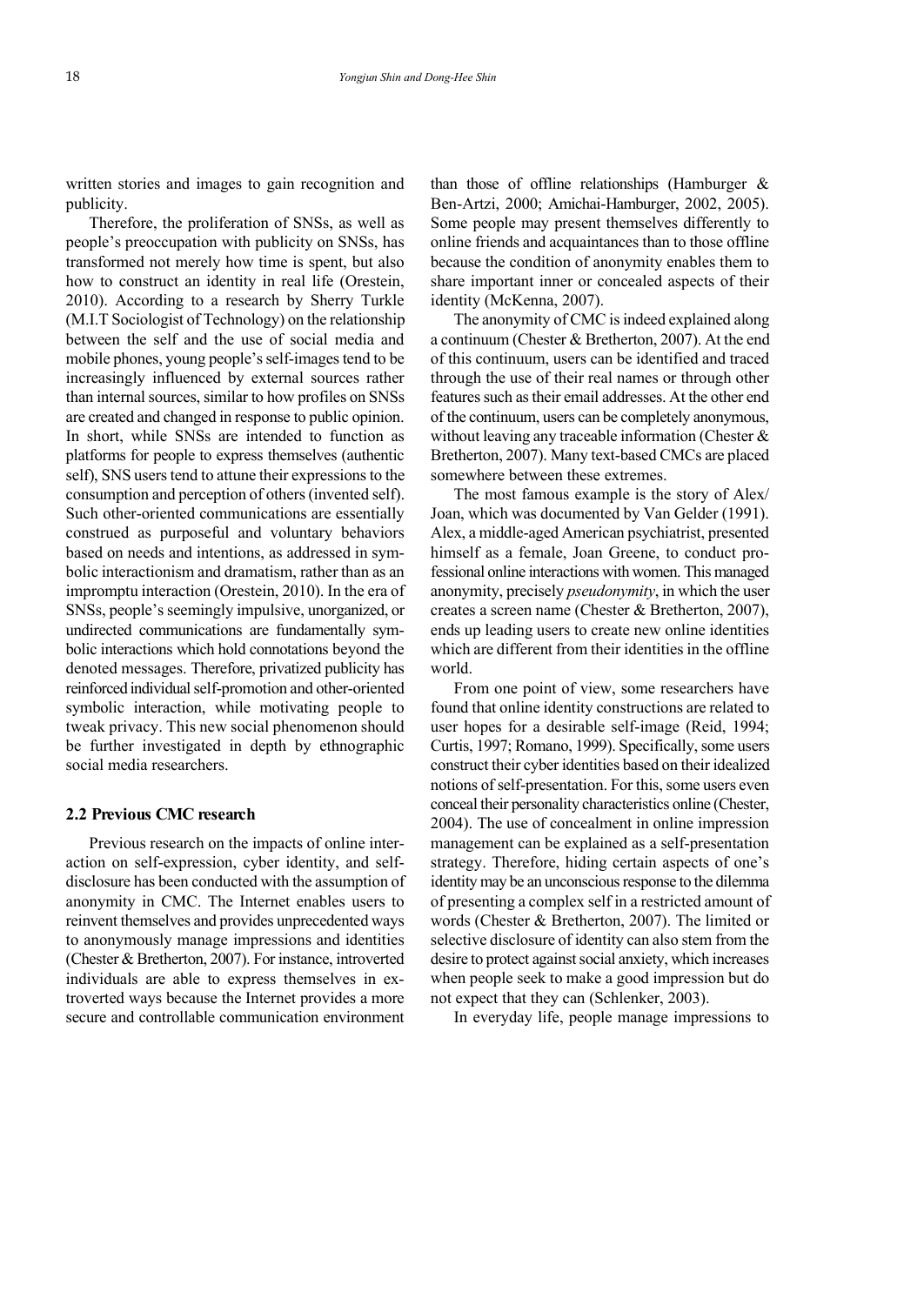obtain social and material benefits such as succeeding in a job interview, attracting someone to win a date, developing identity, or maintaining self-esteem (Leary, 1995; Chester & Bretherton, 2007). According to Turkle's qualitative research on multi-user domain (MUD) players (Turkle, 1995), interesting and strong themes in identity presentation are the desire to show uncultivated parts or dimensions of one's identity, which is restrained in face-to-face interactions, in addition to the desire to create relationships and the power of deception. Furthermore, some studies have shown that self-disclosure is significantly higher when people communicate using visually anonymous CMC than when they have face-to-face interactions (Joinson, 2001; Joinson & Paine, 2007). One of the reasons for this is that the limited conditions of CMC might facilitate people to choose more direct, intimate questioning and self-disclosure by skipping peripheral questions and minor disclosure in order to reduce uncertainty and increase predictability (Tidwell & Walther, 2002).

In short, previous research on online privacy has tended to focus on the effects of anonymity on individual control or manipulation of personal infor mation. Therefore, it has implied that individuals in CMC are aware of the potential impacts of revealing personal information and are shrewd at retaining privacies. However, the emergence of SNSs has changed the previous assumption of online anonymity because they have created different modes of CMC. SNS users are no longer interested in hiding or controlling their offline identities and personal infor mation, including real names and contact infor mation, although the degree of disclosure varies across users. Many SNS users, particularly teenagers, actively reveal more personal and sensational information to manage their self-impressions and draw attention from members of their networks. A growing number of job seekers also try to manage their self-impres sions using SNSs and other social media channels. Even schools and career counseling offices teach the use of social media as a job search tool (Manjoo, 2010).

As a result, while people are concerned about

privacy violation, they simultaneously disclose more personal information via SNSs. Current empirical studies have also revealed that SNS users' privacy concerns do not affect their online interactions (Acquisti & Gross, 2006; Dwyer, Hiltz & Passerini, 2007). Therefore, CMC research needs to develop a new research framework for investigating the changing CMC modes. While media psychology has proven the relationships between psychological factors and individuals' per sonal information sharing behaviors, we also need to understand how such psychological elements actually manifest in SNS users' information sharing behaviors. Symbolic interactionism offers media ethnographers conceptual frameworks to fully describe the inter actions and understand the meanings in more depth.

# **2.3 Symbolic interactionism and SNS users' disclosure of private information**

Symbolic interactionism focuses on languages and symbols in people's communication and their meanings, which are socially constructed within certain cultures or contexts. While George Herbert Mead is generally considered as the frontier of the interactionist scholarship (Mead, 1934), the term symbolic inter actionism was invented by Mead's pupil Herbert Blumber (Blumber, 1969). In Mead's symbolic interactionism, there are three foundational elements: *society,* the *self,* and the *generalized other* (Mead, 1934). *Society* is composed of a network of social interactions in which people use symbols to assign meanings to their own and other's actions. A person's *self* is constructed by taking a role within a certain situation; a person needs to adjust his/her role while simultaneously responding to others and himself/ herself. In this light, individual action is a construction built up by the individual through noting and interpreting features of the situations in which he acts (Blumber, 1969). Therefore, a person creates and internalizes his/her own perception of the overall way of how others see him/her, defined as the *generalized other*. A person's generalized other is created through symbolic interactions with other people in life over years (Mead, 1934). Hence, significant others are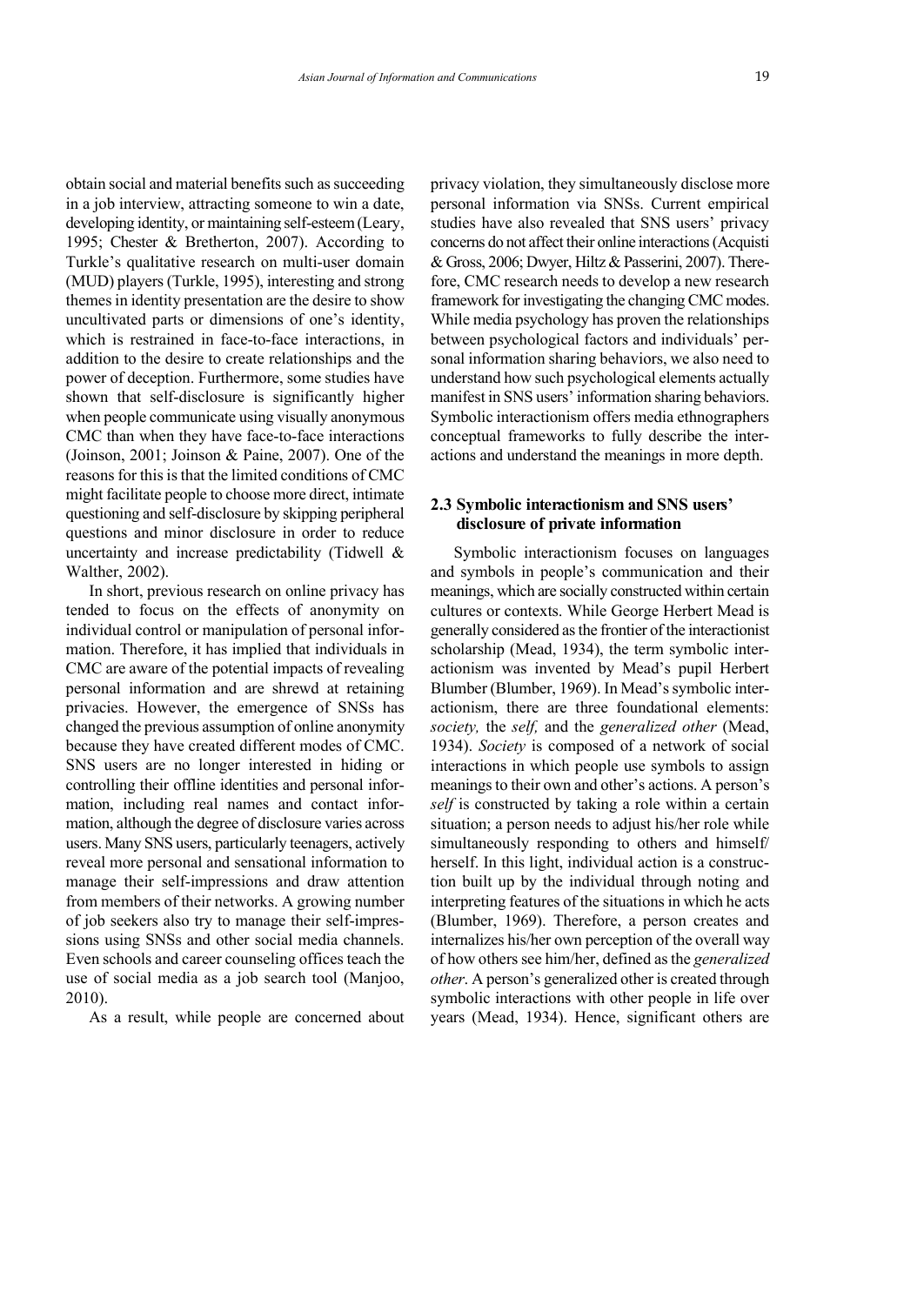particularly influential to shape a person's generalized other.

As addressed above, SNS users tend to create their own self-image by selectively sharing personal infor mation and symbols, rather than writing random postings. Several empirical studies have also dealt with SNS users' symbolic interactions (Siibak, 2009; Vasalou & Joinson, 2009; Gottschalk, 2010; Hogan, 2010; Manago & Greenfield, 2010; Marwick & Boyd, 2011). For instance, Hogan (2010) discovered that people make self-presentations via status updates, photos, and chatting on social media, drawing on Erving Goffman's dramaturgical approach. By conducting a survey in comprehensive schools in Estonia among 11 to 18 year old students, Siibak (2009) also revealed that young people strongly emphasize their profile images on SNSs. This study found visible gender differences in selecting particular profile images. In short, girls tend to create their visual self-value by focusing more on the aesthetic, emotional, self-reflecting and aesthetic-symbolical aspects of photos than their male counterparts (Siibak, 2009).

Although current studies have disclosed the fact that people use SNSs to create self-images by engaging in symbolic interaction, while focusing on the idea of the generalized others, they could not further address what different images or roles people end up creating through online symbolic interactions. As online sym bolic interactions reflect offline interactions, we propose to diversify SNS users' generic roles in their online symbolic interactions by applying the types of role in small group communication, suggested by Benne and Sheats (1948). Even if the categories might not perfectly fit into possible roles on SNSs, they can serve as a baseline for further research. The listed types of role are extracted from Infante, Rancer, and Womack's *Building Communication Theory* (1997, pp. 295-296):

- *• Aggressor* attacks self-concepts of others to assert dominance.
- *• Blocker* is hostile by being negative and opposing things unreasonably.
- *• Recognition-seeker* offends members by calling too

much attention to self.

- *• Self-confessor* discloses personal problems into the discussion in hope of gaining insight.
- *• Playboy* takes time in group to have fun.
- *• Dominator* enjoys interrupting, manipulating, and controlling others.
- *• Help-seeker* tries to get sympathy, acts insecure, confused, helpless, and sometimes pathetic.
- *• Special interest pleader* argues for a pet idea, often based on prejudice of group's goals and needs.

With the above categories, we will be able to initiate an investigation to uncover what roles individual SNS users take and how they create, maintain, or change roles to adjust themselves to norms or values of their networks by selectively sharing personal information and choosing symbols. We expect that further empirical studies will improve the suggested categories by discovering other roles and customizing the categories within specific situations in online symbolic interactions. The research is expected to show the detailed process of how individual SNS users construct the generalized others through adjusting their own roles in their online symbolic interactions.

#### **3. Discussions and policy implications**

In sum, the implications of this study are twofold: 1) a research guidance for online symbolic interaction and, 2) a policy guideline for privacy-conscious social media development. As discussed, the emergence and proliferation of SNSs have changed the perception and conception of privacy online and possibly offline. The changing media environment requires new research frameworks for social media to probe into individuals' voluntary disclosure of private information. We have addressed two primary factors, relationship maintenance and recognition building, as the main driving forces for individuals'sharing of private information on SNSs through a theoretical discussion and anecdotal evidence. Growing numbers of empirical research have been examining how such psychological factors affect individual users' information-sharing behaviors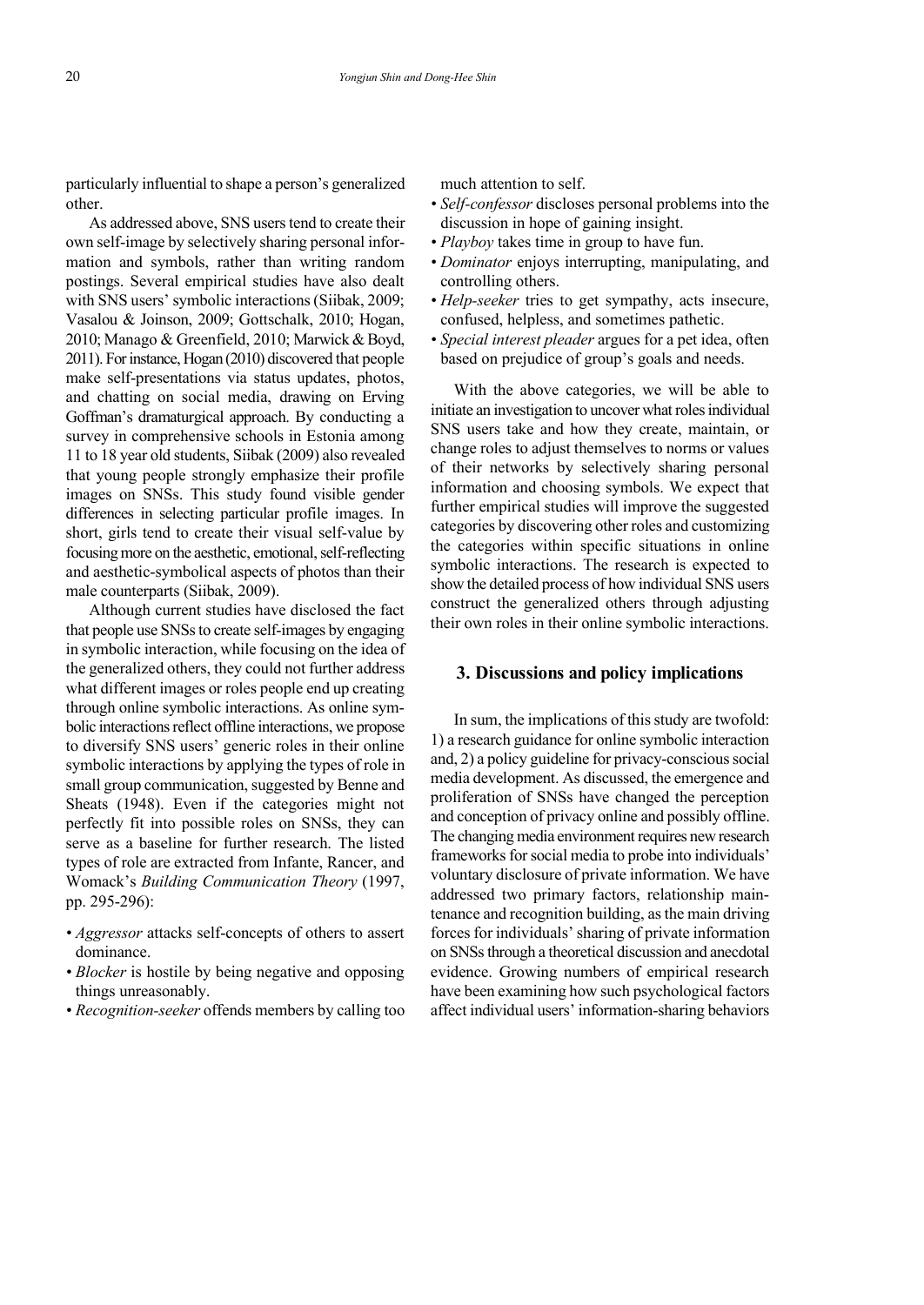on SNSs.

In order to contextualize this social realm, we have conceptualized the emerging social phenomenon as *privatized publicity*, in which a massive influx of private information penetrates into the public realm thanks to the support and provocative characteristics of ICTs. While the outpouring of information on SNSs seems to be unfiltered or unorganized, people tend to sophisticatedly disclose private information to promote self-publicity. Eventually, such managed disclosure of private information is expected to lead people to other-oriented communication actions on SNSs by attuning their self-expressions to other people's perceptions and expectations. Hence, we need to further the investigation to deal with how aforementioned psychological factors manifest in the online interactions on SNS; we can address this with symbolic interactionism, which will enable media ethnographers to investigate the online interactions in depth.

In the age of privatized publicity, individuals perform contradictory behaviors on SNSs. While people are concerned about their invasions of privacy, the concern only marginally influences people's disclosures of private information (Acquisti & Gross, 2006; Dwyer et al., 2007). A growing number of individuals tend to reveal tremendous amounts of their personal information online. However, most SNS users do not seem to be aware of the public nature of personal information, which is posted on SNSs and shared by their networks and potentially by the public. For instance, many teenagers do not seem to recog nize or care that online journals are supposed to be read by others, unlike a written journal, which can remain anonymous and private (Barnes, 2006). It is very worrisome that such information can be used and exploited by a variety of people for commercial, political, or even criminal purposes.

Indeed, web start-ups in Silicon Valley utilize SNS users' indulgent desires to reveal personal infor mation and to exploit an atmosphere of online open ness, despite risks hidden behind relentless infor mation disclosure, by driving the trend of SNS development to focus on sharing private information (Stone, 2010). This trend is highly likely to stimulate and reinforce SNS users, particularly teenage users, to reveal more personal and sensational information.

In this vein, even if we agree that privacy has more to do with maintaining choice or control of revealing and secreting personal information than it does with just needing to hide something, individual SNS users and potential users are entitled to be informed of the specific activities and goals of each SNS company. At this point, we need to re-address Moor's claim in terms of online privacy. Particularly, Moor's Publicity Principle should be noted because the principle serves as the foundation of an online privacy policy (Tavani, 2000).

According to the latter principle, a policy needs to clarify the requirements for all Internet users and businesses and to call for a rational debate on specific Internet activity in which online consumers are informed of the activity being employed by Internet businesses (Moor, 1997). At this time, businesses are responsible to inform consumers of online activity, whereas consumers are not responsible for discovering the online activity in which online businesses are engaged (Moor, 1997). This process can ultimately contribute to informed consumer choices and approvals of online business activities because individuals' right to make informed choices is undoubtedly a significant element in any policy which claims to be open and fair (Tavani, 2000).

In conclusion, based on Moor's control/restricted access theory as well as his Publicity Principle, we can propose a comprehensive and flexible process to resolve future privacy concerns which may stem from the use of Internet tools and techniques through open and rational debate, rather than merely using technical solutions to address privacy threats (Tavani, 2000). Applying Moor's theory and principle to the issue of privacy with regard to SNSs, the consumer sector can establish a rationale to address the issue through open, reciprocal, and fair debates between SNS companies and users. Through the processes, SNS firms are expected to not only produce more democratic privacy policies, but also to increase material gains and social capital between the companies and the users. Further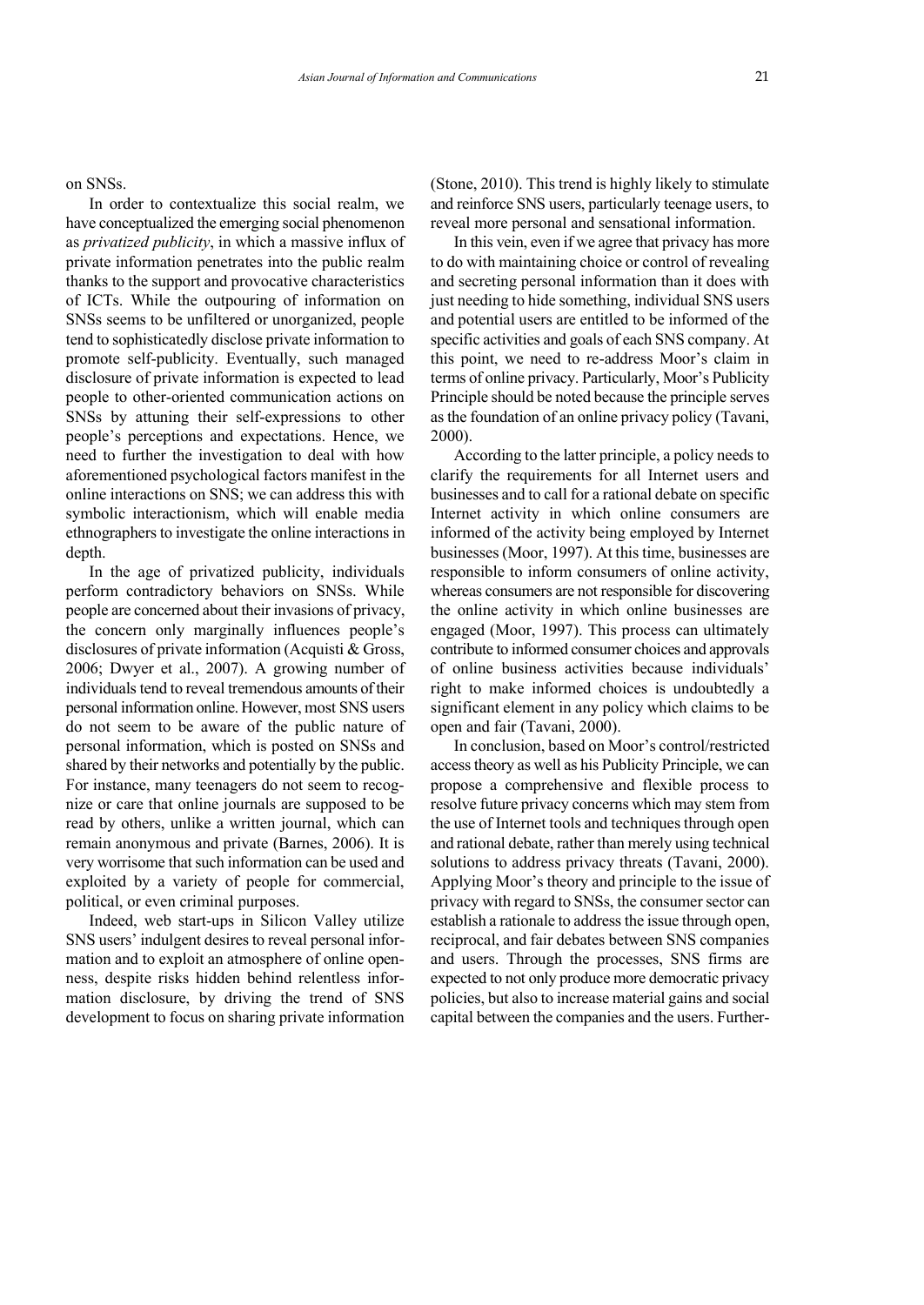more, after SNS companies inform users of potential online activities, constant dialogue between the two realms will strengthen the mutual relationship between them. SNS users are also expected to have a stronger interest in SNSs, as well as more active participation in the creation of various SNS security-based activities.

#### **References**

- Acquisti, A. & Gross, R. (2006). Imagined communities: Awareness, information sharing, and privacy on the Facebook. *Lecture Note in Computer Science, 4258*, 36-58.
- $(2009)$ . Predicting social security numbers from public data. *Proceedings of the National Academy of Sciences, 106*(27), 10975-10980.
- Allen, A. (1988). *Uneasy Access: Privacy for Women in a Free Society*. Totowa, NJ: Rowman and Littlefield.
- Amichai-Hamburger, Y. (2002). Internet and personality. *Computers in Human Behavior, 18*(1), 1-10.
	- $(2005)$ . Personality and Internet. In Y. Amichai-Hamburger (Ed.), *The Social Net: Understanding Human Behavior in Cyberspace*, 27-55. New York: Oxford University Press.
- Anderson, J. Q. & Rainie, L. (2010). Millennials will make online sharing in networks a lifelong habit [Electronic Version]. *Pew Internet and American Life Project*. Retrieved from http://pewinternet.org/Reports/ 2010/Future-of-Millennials.aspx
- Barnes, S. B. (2006). A privacy paradox: Social net working in the United States. *First Monday*, 11. Retrieved from http://firstmonday.org/htbin/cgiwrap/bin/ojs/ index.php/fm/article/viewArticle/1394/1312

(2009). Bigger screen for a high-pitched whine. *New York Times*. Retrieved from http://www.nytimes. com/2009/12/08/movies/08 fred.html?\_r=2

- Baym, N. K. (2000). *Tune in, Log on: Soaps, Fandom, and Online Community*. Thousand Oaks, CA: Sage Publi cations.
- Benne, K. D. & Sheats, P. (1948). Functional roles of group members. *Journal of Social Issues, 4*, 41-49.
- Blumber, H. (1969). *Symbolic Interactionism: Perspective and Method*. Englewood Cliffs, NJ: Prentice-Hall.
- Boneva, B. & Quinn, A. (2006). Teenage communication in the instant messaging era. In R. Kraut, S. Kiesler. & I. Shklovisk (Eds.), *Computer, Phones, and the Internet:*

*Domesticating Information Technology*, 201-218. Oxford, England: Oxford University Press.

- Boogart, M. R. V. (2006). *Uncovering the social impacts of Facebook on a college campus*. Unpublished master's thesis. Kansas State University. Manhattan, KS.
- Boyd, D. M. (2006). Friends, Friendsters, and MySpace top 8: Writing community into being on social network sites. *First Monday*, 11. Retrieved from http://firstmonday.org/ issues/issue11\_12/boyd/index.html
	- $(2007a)$ . Social network sites: public, private, or what? *Knowledge Tree, 13*. Retrieved from http:// kt.flexiblelearning.net.au/tkt2007/?page\_id =28
- $(2007b)$ . Why youth (heart) social network sites: The role of networked publics. In D. Buckingham (Ed.), *Youth, Identity and Digital Media*, 119-142. Cambridge, MA: MIT Press.
- Boyd, D. M. & Ellison, N. B. (2007). Social network sites: Definition, history, and scholarship. *Journal of Com puter Mediated Communication, 13*, 11. Retrieved from http://jcmc.indiana.edu/vol13/issue1/boyd.ellison.html
- Brignall III, T. (2002). The new panopticon: The Internet viewed as a structure of social control. *Theory & Science*. Retrieved from http://theoryand science.icaap. org/content/vol003.001/brignall.html
- Bryce, K. & Klang, M. (2009). Young people, disclosure of personal information and online privacy: Control, choice and consequences. *Information Security Techni cal Report, 14*(3), 160-166.
- Cai, X. & Gantz, W. (2000). Online privacy issues associ ated with web sites for children. *Journal of Broadcasting & Electronic Media, 44*(2), 197-214.
- Carr, N. (2010). *The Shallows: What the Internet is Doing to our Brains*. New York: W. W. Norton & Company.
- Chester, A. (2004). *Presenting the self in cyberspace: Identity play online*. Unpublished doctoral dissertation. University of Melbourne, Melbourne, Australia.
- Chester, A. & Bretherton, D. (2007). Impression manage ment and identity online. In A. N. Joinson, K. Y. A. McKenna, T. Postmes & U.-D. Reips (Eds.), *The Oxford Handbook of Internet Psychology*, 223-236. New York: Oxford University Press.
- Christofides, E., Muise, A. & Desmarais, S. (2009). Infor mation disclosure and control on Facebook: Are they two sides of the same coin or two different processes? *CyberPsychology & Behavior, 12*(3), 341-345.
- Clarke, R. (1999). Internet privacy concerns confirm the case for intervention. *Communications of the ACM, 42*   $(2), 60-67.$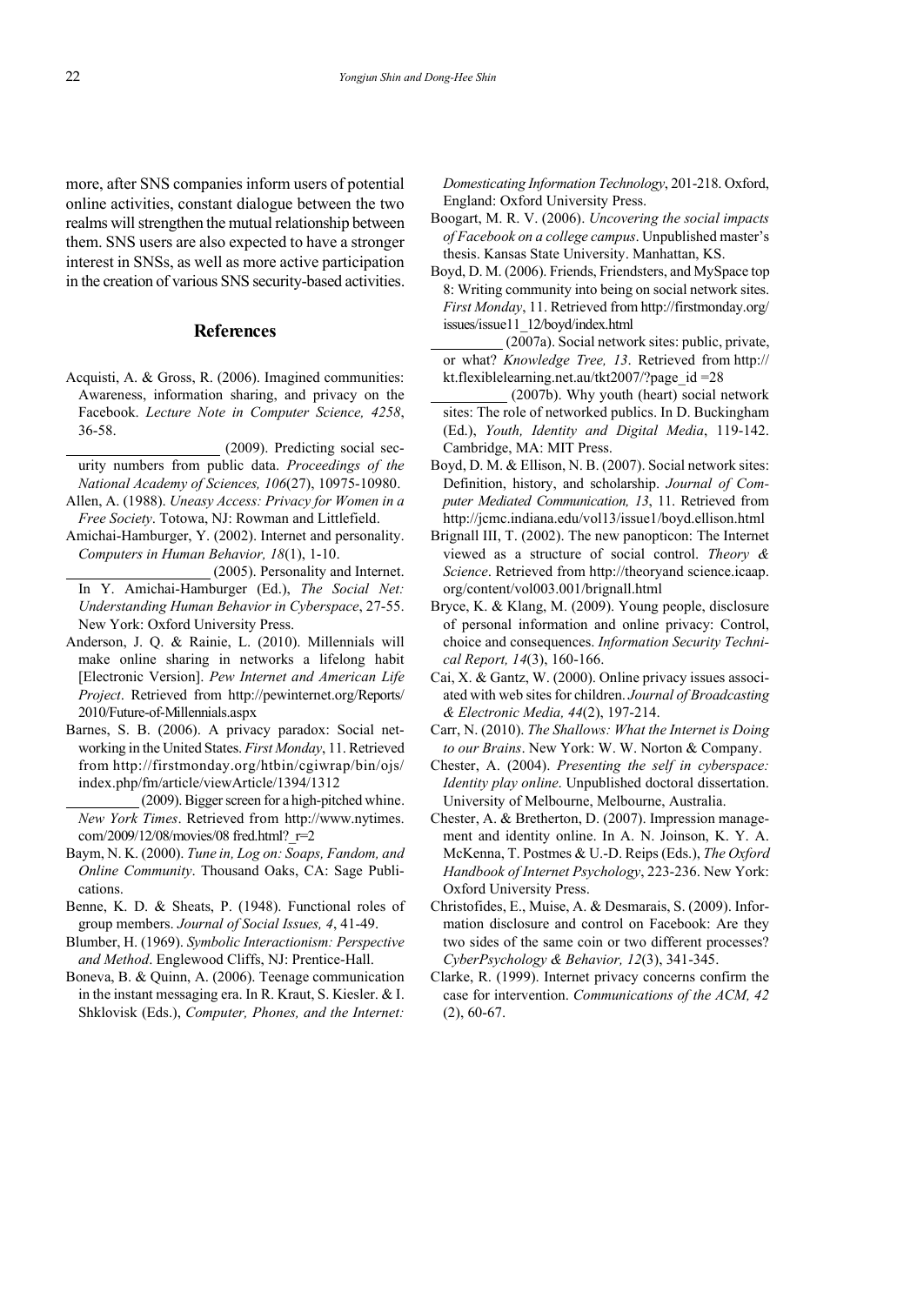- Consumer Reports National Research Center (2010). Social insecurity: What millions of online users don't know can hurt them. *Consumer Reports*. Retrieved from http:// www.consumerreports.org/cro/magazine-archive/2010/ june/electronics-computers/social-insecurity/over view/index.htm
- Curtis, P. (1997). Mudding: Social phenomena in textbased virtual reality. In S. Keisler (Ed.), *Culture of the Internet*, 121-142. Mahwah, NJ: Erlbaum.
- Davis, K. (2012). Friendship 2.0: Adolescents' experi ences of belonging and self-disclosure online. *Journal of Adolescence*. Retrieved from http://dx.doi.org/10.1016/ j.bbr.2011.03.031
- Derbyshire, D. (2008). Inventor of the Internet warns against 'Big Brother'systems that track the sites you visit. *Mail Online*. Retrieved from http://www.dailymail.co.uk /sciencetech/article-537010/Inventor-Internet-warns-Big-Brother-systems-track-sites-visit.html#
- Dowd, M. (2011). Contextualised concerns: The online privacy attitudes of young adults. In S. Fischer-Hübner, P. Duquenoy, M. Hansen, R. Leenes, & G. Zhang (Eds.), *Privacy and Identity Management for Life*, 352, 78-89. Bostn: Springer.
- Dwyer, C., Hiltz, S. R. & Passerini, K. (2007). Trust and privacy concern within social networking sites: A comparison of Facebook and MySpace. Paper presented at the *Thirteenth Americas Conference on Information Systems*, Keyston, CO.
- Ellison, N. B., Heino, R. & Gibbs, J. (2006). Managing impressions online: Self-presentation processes in the online dating environment. *Journal of Computer-Mediated Communication, 11*(2), 415-441.
- Ellison, N. B., Steinfield, C. & Lampe, C. (2007). The benefits of Facebook "friends:" Social capital and college students' use of online social network sites. *Journal of Computer-Mediated Communication, 12*(4), 1143-1168.
- Fletcher, D. (2010). How Facebook is redefining privacy. Retrieved from http://www.time.com/time/business/article /0,8599,1990582-1,00.html
- Fried, C. (1970). *An Anatomy of Values*. Cambridge, MA: Harvard University Press.
- Gavison, R. (1980). Privacy and the limits of law. *The Yale Law Journal, 89*(3), 421-471.
- Gibbs, J., Ellison, N. B. & Heino, R. (2006). Self-pre sentation in online personals: The role of anticipated future interaction, self-disclosure, and perceived success in Internet dating. *Communication Research, 33*(2), 152-177.
- Gottschalk, S. (2010). The presentation of avatars in Second Life: Self and interaction in social virtual spaces. *Symbolic Interaction*, *33*(1), 501-525.
- Gross, E. (2004). Adolescent Internet use: What we expect, what teens report. *Journal of Applied Developmental Psychology, 25*(6), 633-649.
- Habermas, J. (1962, 1989). *The Structural Transformation of Public Sphere* (T. Burger, Trans.). Cambridge, MA: MIT Press.
- Hamburger, Y. A. & Ben-Artzi, E. (2000). The relation ship between extraversion and neuroticism and the different uses of the Internet. *Computers in Human Behavior, 16*(4), 441-449.
- Haythornthwaite, C., Kazmer, M. M., Robins, J. & Shoemaker, S. (2000). Community development among distance learners: Temporal and technological dimen sions. *Journal of Computer-Mediated Communication, 6*. Retrieved from http://jcmc.indiana.edu/vol6/issue1/ haythornthwaite.html?ref=Sex%C5%9Ehop.Com
- Henke, L. L. (1999). Children, advertising, and the Inter net: An exploratory study. In D. Schumann & E. Thorson (Eds.), *Advertising and the World Wide Web*, 73-80. Mahwah, NJ: Lawrence Erlbaum Associates.
- $(2002)$ . After the Internet: A third-year follow up and comparative analysis of children's perceptions and use of the Internet. Paper presented at the *Pro ceedings of the Academy of Marketing Studies*.
- Hogan, B. (2010). The presentation of self in the age of social media: Distinguishing performances and exhibitions online. *Bulletin of Science, Technology & Society, 30* (6), 337-386.
- Howe, N. & Strauss, W. (2002). *Millennials Rising*. New York: Random House, Inc.
- Infante, D. A., Rancer, A. S. & Womack, D. F. (1997). *Building Communication Theory* (3ed.). Prospect Heights, IL: Waveland Press, Inc.
- Ito, M., Horst, H. A., Bittanti, M., Boyd, D., Herr-Step henson, B. & Lange, P. G. (2008). *Living and learning with new media: Summary of findings from the Digital Youth Project.* The John D. and Catherine T. MacArthur Foundation Reports on Digital Media and Learning.
- Joinson, A. N. (2001). Self-disclosure in computer-mediated communication: The role of self-awareness and visual anonymity. *European Journal of Social Psychology, 31*, 177-192.
- Joinson, A. N. & Paine, C. B. (2007). Self-disclosure, privacy and the Internet. In A. N. Joinson, K. Y. A. McKenna, T. Postmes & U.-D. Reips (Eds.), *The Oxford*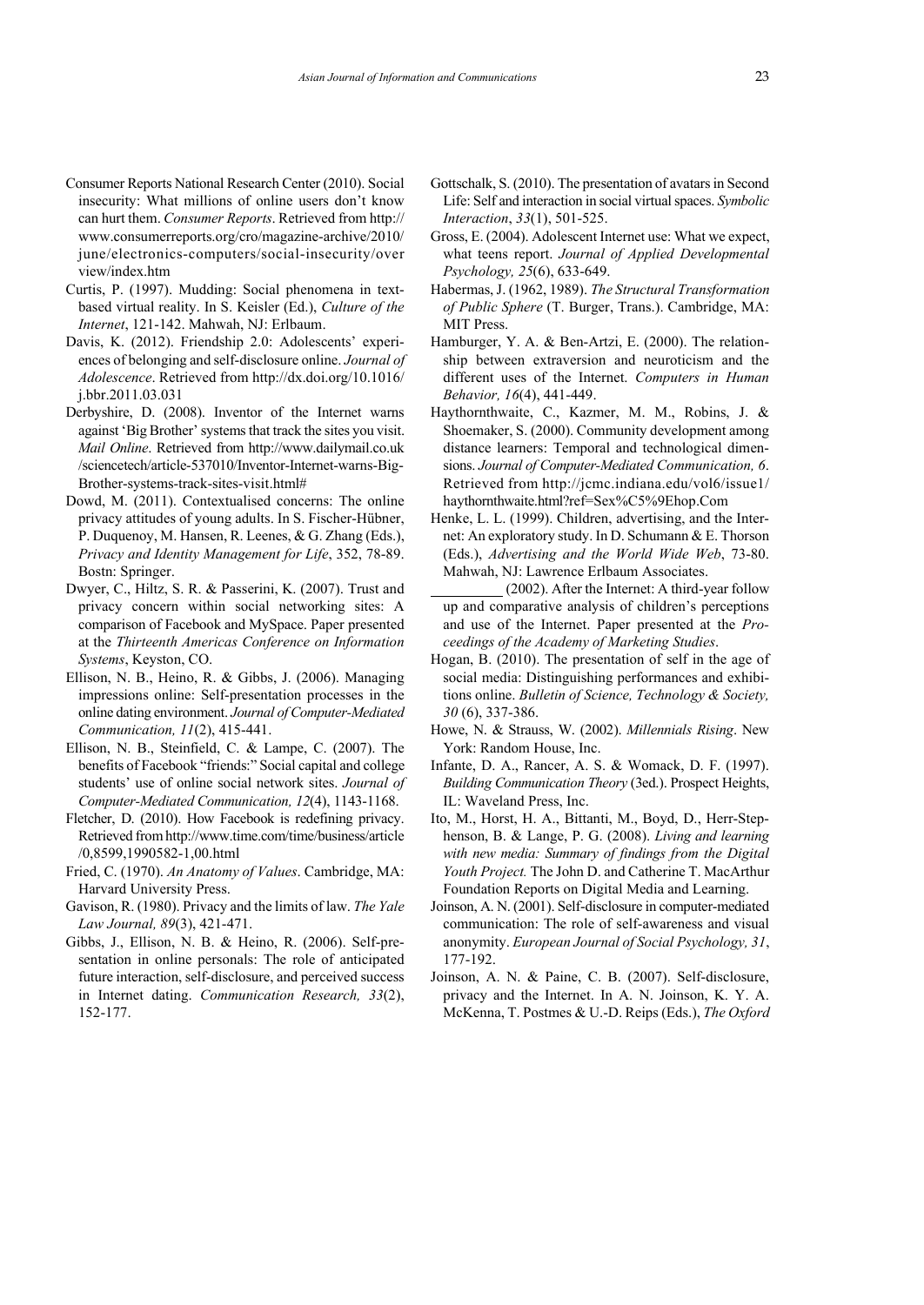*Handbook of Internet and Psychology*, 237-252. New York: Oxford University Press.

- Jurgenson, N. (2008). Facebook, Youtube, Twitter: Mass exhibitionism online. *Sociology Lens*. Retrieved from http://thesocietypages.org/sociologylens/2008/11/21/facebook-youtube-twitter-mass-exhibitionism-online/
- $(2010)$ . Publicity implies privacy: Why teens are more private on Facebook. *Sociology Lens*. Retrieved from http://thesocietypages.org/sociologylens/2010/06/ 09/publicity-implies-privacy-why-teens-are-more-pri vate-on-face-book/
- Kamaraguru, P. & Cranor, L. F. (2005). *Privacy Indexes: A Survey of Westin's Studies*. Pittsburgh, PA: Carnegie Mellon University.
- Kang, C. (2010a). FTC says it is creating Internet privacy framework amid growing concerns. *Washington Post*. Retrieved from http://voices.washingtonpost.com/posttech  $/2010/04$ /ftc says it is creating intern.html
	- (2010b). Facebook CEO announces revamped privacy settings. *Washington Post*. Retrieved from http:// www.washingtonpost.com/wp-dyn/content/article/201 0/05/26/AR2010052605145.html
- Karpinski, A. C. & Duberstein, A. (2009). A description of Facebook use and academic performance among under graduate and graduate students. Paper presented at the *Annual Meeting of the American Educational Research Association*. San Diego, CA.
- Katz, J. E. & Rice, R. E. (2002). *Social Consequences of Internet Use: Access, Involvement, and Interaction*. Cam bridge, MA: The MIT Press.
- Kendall, L. (2002). *Hanging Out in the Virtual Pub.* CA: University of California Press.
- Kircpatrick, D. (2010). *The Facebook Effect: The Inside Story of the Company that is Connecting the World*. New York: Simon & Schuster.
- Knutzen, K. B. & Kennedy, D. M. (2012). Designing the self: The transformation of the relational self-concept through social encounters in a virtual immersive environ ment. *Interactive Learning Environments*, 1-22.
- Leary, M. R. (1995). *Self-Presentation: Impression Manage ment and Interpersonal Behavior*. Madison, WI: Brown and Benchmark.
- Lewin, T. (2010). Teenage insults, scrawled on web, not on walls. *New York Times*. Retrieved from http:// www.nytimes.com/2010/05/06/us/06formspring.html
- Livingstone, S. (2006). Children's privacy online: Experi menting with boundaries within and beyond the family. In R. Kraut, M. Brynin, & S. Kiesler (Eds.), *Computers,*

*Phones, and the Internet: Domesticating Information Technology*, 128-144. Oxford, England: Oxford University Press.

- Livingstone, S. (2008). Taking risky opportunities in youthful content creation: Teenagers' use of social net working sites for intimacy, privacy and self-expression. *New Media & Society, 10*(3), 393-411.
- Manjoo, F. (2010). Social networking your way to a new job. *New York Times*. Retrieved from http://www.ny times.com/2010/08/26/education/26SOCIAL.html? r= 1&hpw
- Marist Poll. (2010). Half of social networkers online concerned about privacy. Retrieved from http://maristpoll. marist.edu/714-half-of-social-networkers-online-concerned -about-privacy/
- Marwick, A. E. & Boyd, D. M. (2011). I tweet honestly, I tweet passionately: Twitter users, context collapse, and the imagined audience. *New Media & Society, 13*(1), 114-133.
- Marwick, A. E., Murgia-Diaz, D. & Palfrey, J. G. (2010). *Youth, Privacy and Reputation*. Berkman Center Re search Publication, 2010-5. Retrieved from http://ssrn. com/abstract=1588163
- Maslow, A. (1943). A theory of human motivation. *Psy chological Review, 50*, 370-396.
- (1954). *Motivation and Personality*. New York: Harper.
- McKenna, K. Y. A. (2007). Through the Internet looking glass: Expressing and validating the true self. In A. N. Joinson, K. Y. A. McKenna, T. Postmes & U.-D. Reips (Eds.), *The Oxford Handbook of Internet Psychology*, 205-221. New York: Oxford University Press.
- McKinney, B. C., Kelly, L. & Duran, R. L. (2012). Narcissism or openness?: College students' use of Face book and Twitter. *Communication Research Reports, 29*. Retrieved from http://dx.doi. org/10.1080/08824096. 2012.666919
- Mead, G. H. (1934). *Mind, Self & Society: From the Standpoint of a Social Behaviorist*. Chicago: University of Chicago Press.
- Moeller, S. (2010). Students addicted to social media: New UM study. *UM Newsdesk*. Retrieved from http:// www.newsdesk.umd.edu/sociss/ release.cfm?Article ID= 2144
- Moinian, F. (2006). The construction of identity on the Internet: Oops! I've left my diary open to the whole world! *Childhood, 13*(1), 49-68.
- Montgomery, K. & Pasnik, S. (1996). *Web of Deception:*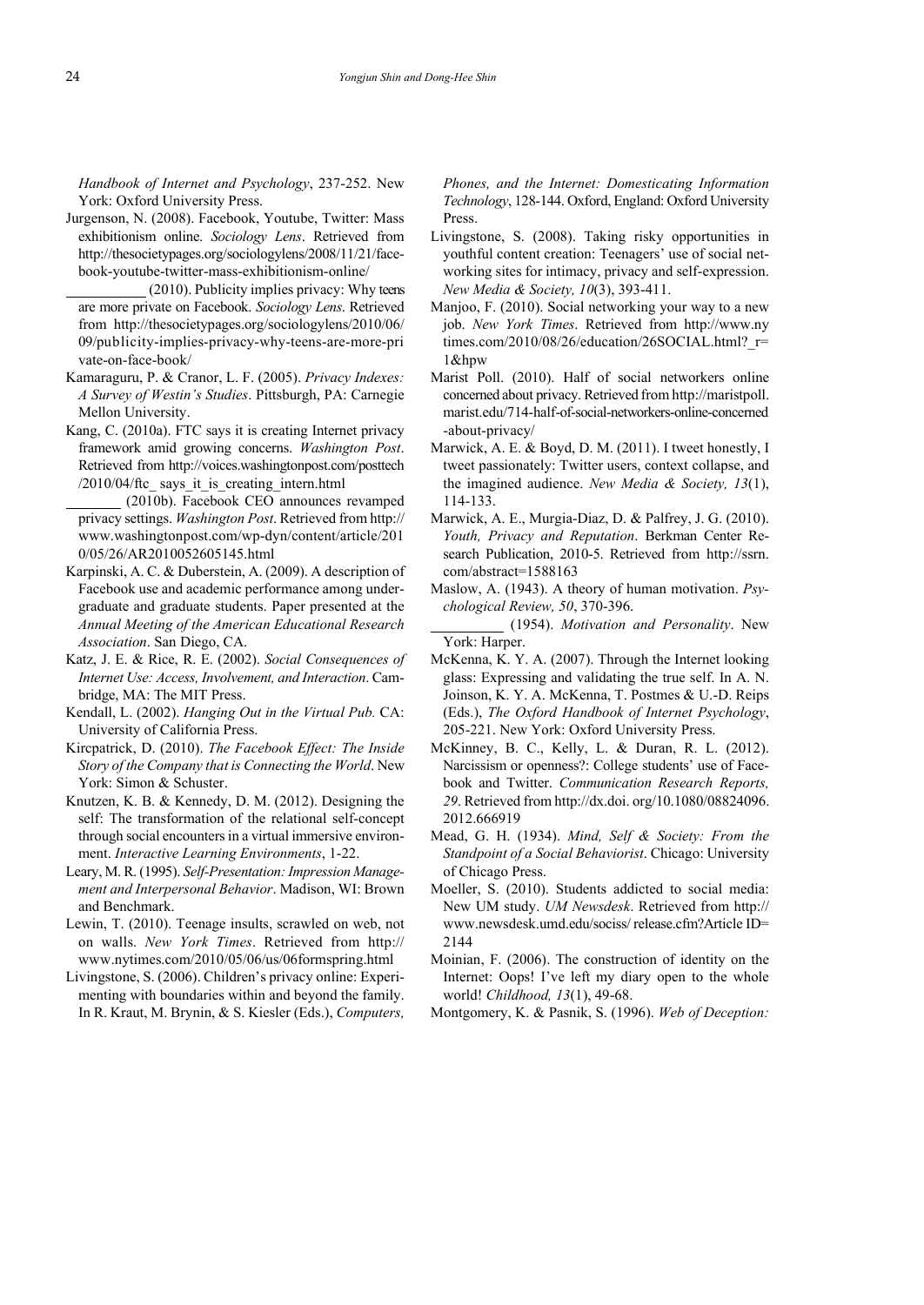*Threats to Children from Online Marketing*. Washington, DC: Center for Media Education.

- Moon, J. Y. & Sproull, L. (2002). Essence of distributed work: The case of the Linux kernel. In P. J. Hinds & S. Kiesler (Eds.), *Distributed Work*, 381-404. Cambridge, MA: MIT Press.
- Moor, J. H. (1997). Towards a theory of privacy in the information age. *Computers and Society, 27*(3), 27-32.
- Moscardelli, D. M. & Liston-Heyes, C. (2004). Teens surfing the net: How do they learn to protect their privacy? *Journal of Business and Economics Research, 2*(9), 43-56.
- Mulgan, G. J. (1991). *Communication and Control: Net works and the New Economies of Communication*. New York: The Guilford Press.
- Nie, N. H. (2001). Sociability, interpersonal relations, and the Internet: Reconciling conflicting findings. *American Behavioral Scientist, 45*(3), 420-435.
- Nissenbaum, H. (2011). A contextual approach to privacy online. *Daedalus, 140*(4), 32-48.
- Noelle-Neumann, E. (1984). *The Spiral of Silence: Public Opinion, our Social Skin*. Chicago: University of Chicago Press.
- Orestein, P. (2010). I Tweet, therefore I am. *New York Times*. Retrieved from http://www.nytimes.com/2010/  $08/01/magazine/01$  wwln-lede-t.html?  $r=1$  &hpw
- Palfrey, J. G. & Gasser, U. (2008). *Born Digital: Under standing the First Generation of Digital Natives*. New York: Basic Books.
- Parent, W. A. (1983). Privacy, morality and the law. *Philo sophy and Public Affairs, 12*(4), 269-288.
- Posner, R. A. (1978). An economic theory of privacy. *Regulation, May-June*, 19-26.
- Rachels, J. (1975). Why privacy is important. *Philosophy and Public Affairs, 4*(4), 323-333.
- Raynes-Goldie, K. (2010). Aliases, creeping, and wall cleaning: Understanding privacy in the age of Facebook. *First Monday, 15*. Retrieved from http://firstmonday. org/htbin/cgiwrap/bin/ojs/index.php/fm/article/view Article/2775/2432
- Reich, S., Subrahmanyam, K. & Espinoza, G. (2012). Friending, IMing, and hanging out face-to-face: Overlap in adolescents' online and offline social networks. *Develop mental Psychology*, *48*(2), 356-368.
- Reid, E. (1994). *Cultural formations in text-based virtual realities*. Unpublished master's thesis, University of Melbourne, Melbourne, Australia.
- Rheingold, H. (1993). *The Virtual Community: Home-*

*steading on the Electronic Frontier*. Reading, MA: Addison-Wesley.

- Richtel, M. (2010a). Hooked on gadgets, and paying a mental price. *New York Times*. Retrieved from http:// www.nytimes.com/2010/06/07/technology/07brain.html? scp=1&sq=Hooked%20on%20Gadgets,%20and%20Payi ng%20a%20Mental%20Price&st=cse
- $(2010b)$ . Digital devices deprive brain of needed downtime. *New York Times*. Retrieved from http://www.nytimes.com/2010/08/25/technology/ 25brain.html? $r=1$
- Romano, S. (1999). On becoming a woman: Pedagogies of the self. In G. E. Hawisher & C. Selfe (Eds.), *Passions, Pedagogies and the 21st Century Technologies*, 249- 267. Logan, UT: Utah State University Press.
- Salimkhan, G., Manago, A. & Greenfield, P. (2010). The construction of the virtual self on MySpace. *Cyber psychology: Journal of Psychosocial Research on Cyberspace, 4*. Retrieved from http://cyberpsychology. eu/view.php?cisloclanku=2010050203&article=1
- Samuelson, R. J. (2006). A web of exhibitionists. *Washington Post*, p. A25.
- Schlenker, B. R. (2003). Self-presentation. In M. R. Leary & J. P. Tangey (Eds.), *Handbook of Self and Identity*, 492-518. New York: Guilford Press.
- Schoeman, F. (1984). Privacy and intimate information. In F. Schoeman (Ed.), *Philosophical Dimensions of Privacy*, 403-417. Cambridge, UK: Cambridge University Press.
- Senft, T. (2008). *Celebrity and Authenticity in the Age of Social Networks*. New York: Peter Lang.
- Siew, W. (2010). U.S. students suffering from Internet addiction: Study. *Reuters*. Retrieved from http:// www. reuters.com/article/idUSTRE63M4QN20100423
- Siibak, A. (2009). Constructing the self through the photo selection-visual impression management on social net working websites. *Cyberpsychology: Journal of Psycho social Research on Cyberspace, 3*. Retrieved from http:// cyberpsychology.eu/view.php?cislo.clanku=2009 061501&article=1
- Stone, B. (2010). For web's new wave, sharing details is the point. *New York Times*. Retrieved from http:// dealbook.blogs.nytimes.com/2010/04/23/for-webs-new -wave-sharing-details-is-the-point/?scp=1&sq=For%2 0web's%20new%20wave,%20sharing%20details%20is %20the%20point&st=cse
- Subrahmanyam, K. & Greenfield, P. (2008). Online com munication and adolescent relationships. *Children and Electronic Media, 18*(1), 119-146.